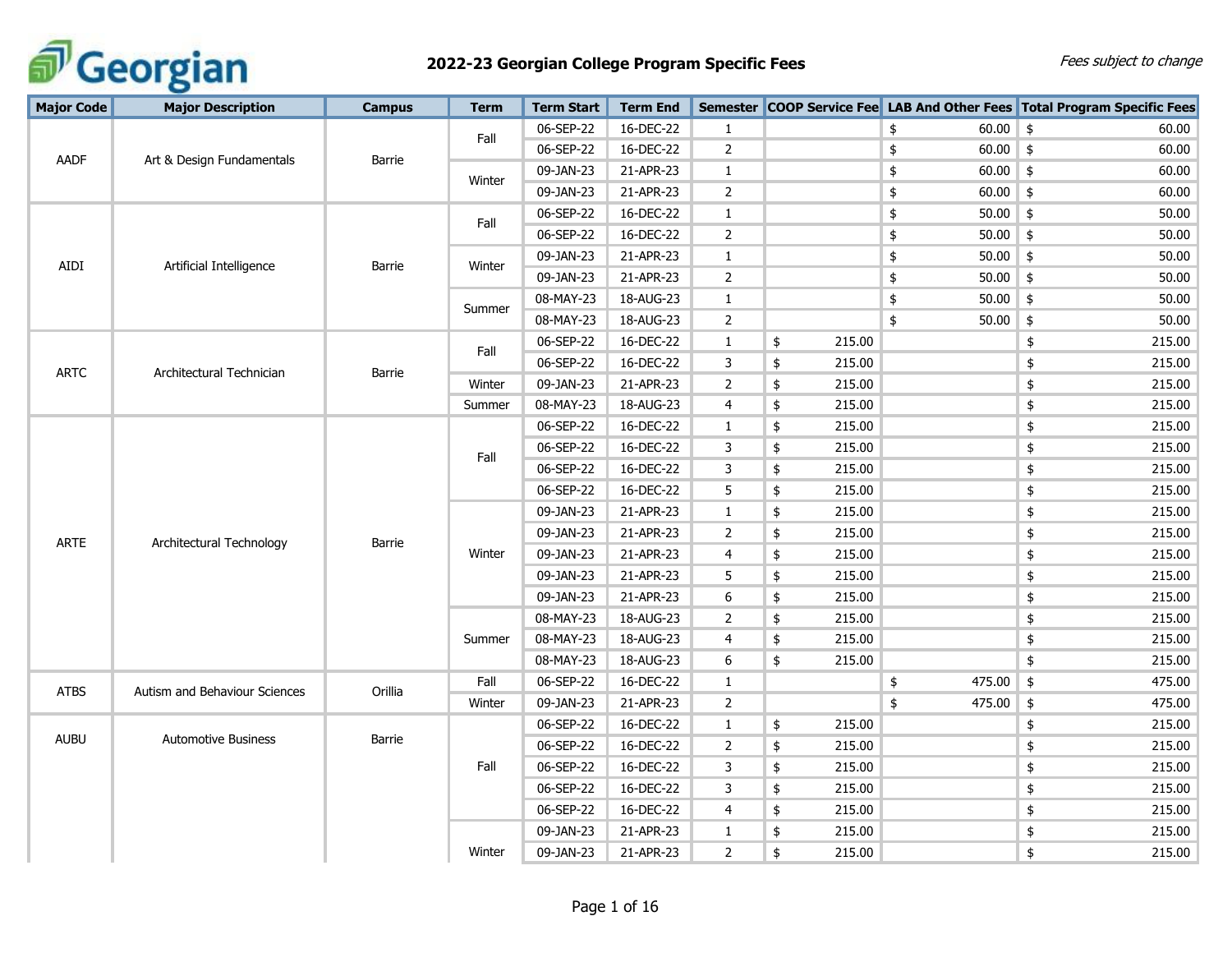

| <b>Major Code</b>                          | <b>Major Description</b>       | <b>Campus</b> | <b>Term</b> | <b>Term Start</b> | <b>Term End</b> |                |               |             |                         | Semester COOP Service Fee LAB And Other Fees Total Program Specific Fees |
|--------------------------------------------|--------------------------------|---------------|-------------|-------------------|-----------------|----------------|---------------|-------------|-------------------------|--------------------------------------------------------------------------|
|                                            |                                |               |             | 09-JAN-23         | 21-APR-23       | 3              | \$            | 215.00      |                         | \$<br>215.00                                                             |
| <b>AUBU</b>                                | <b>Automotive Business</b>     | Barrie        |             | 08-MAY-23         | 18-AUG-23       | $\mathbf{1}$   | \$            | 215.00      |                         | $\pmb{\$}$<br>215.00                                                     |
|                                            |                                |               |             | 08-MAY-23         | 18-AUG-23       | $\mathbf{2}$   | \$            | 215.00      |                         | \$<br>215.00                                                             |
|                                            |                                |               | Summer      | 08-MAY-23         | 18-AUG-23       | $\overline{4}$ | \$            | 215.00      |                         | 215.00<br>\$                                                             |
|                                            |                                |               |             | 08-MAY-23         | 18-AUG-23       | $\overline{4}$ | \$            | 215.00      |                         | \$<br>215.00                                                             |
|                                            |                                |               |             | 06-SEP-22         | 16-DEC-22       | 1              | \$            | $215.00$ \$ | 610.00                  | $\frac{1}{2}$<br>825.00                                                  |
|                                            |                                |               | Fall        | 06-SEP-22         | 16-DEC-22       | 3              | \$            | 215.00      |                         | $\pmb{\mathfrak{\mathfrak{p}}}$<br>215.00                                |
|                                            |                                |               |             | 09-JAN-23         | 21-APR-23       | $\overline{2}$ | \$            | 215.00      |                         | \$<br>215.00                                                             |
| <b>AVIA</b>                                | Aviation Management            | <b>Barrie</b> | Winter      | 09-JAN-23         | 21-APR-23       | 5              | \$            | 215.00      |                         | \$<br>215.00                                                             |
|                                            |                                |               |             | 08-MAY-23         | 18-AUG-23       | $\overline{4}$ | \$            | 215.00      | $\frac{1}{2}$<br>610.00 | $\pmb{\$}$<br>825.00                                                     |
|                                            |                                |               | Summer      | 08-MAY-23         | 18-AUG-23       | 6              | \$            | 215.00      |                         | $\pmb{\$}$<br>215.00                                                     |
|                                            |                                |               |             | 06-SEP-22         | 16-DEC-22       | $\mathbf{1}$   | \$            | 215.00      |                         | $\pmb{\$}$<br>215.00                                                     |
|                                            |                                |               | Fall        | 06-SEP-22         | 16-DEC-22       | 3              | \$            | 215.00      |                         | $\pmb{\$}$<br>215.00                                                     |
|                                            |                                |               |             | 06-SEP-22         | 16-DEC-22       | 3              | \$            | 215.00      |                         | $\pmb{\$}$<br>215.00                                                     |
|                                            |                                |               |             | 09-JAN-23         | 21-APR-23       | $\mathbf{1}$   | \$            | 215.00      |                         | $\pmb{\$}$<br>215.00                                                     |
| <b>BAAC</b><br>Business Admin - Accounting |                                | Winter        | 09-JAN-23   | 21-APR-23         | $\overline{2}$  | \$             | 215.00        |             | $\pmb{\$}$<br>215.00    |                                                                          |
|                                            |                                |               | 09-JAN-23   | 21-APR-23         | 5               | \$             | 215.00        |             | $\pmb{\$}$<br>215.00    |                                                                          |
|                                            |                                | Barrie        |             | 09-JAN-23         | 21-APR-23       | 5              | \$            | 215.00      |                         | $\pmb{\$}$<br>215.00                                                     |
|                                            |                                |               |             | 08-MAY-23         | 18-AUG-23       | $\overline{2}$ | \$            | 215.00      |                         | $\pmb{\$}$<br>215.00                                                     |
|                                            |                                |               |             | 08-MAY-23         | 18-AUG-23       | 4              | \$            | 215.00      |                         | $\pmb{\$}$<br>215.00                                                     |
|                                            |                                |               | Summer      | 08-MAY-23         | 18-AUG-23       | 4              | $\frac{1}{2}$ | 215.00      |                         | $\pmb{\$}$<br>215.00                                                     |
|                                            |                                |               |             | 08-MAY-23         | 18-AUG-23       | 6              | \$            | 215.00      |                         | $\pmb{\mathfrak{\mathfrak{p}}}$<br>215.00                                |
|                                            |                                |               |             | 08-MAY-23         | 18-AUG-23       | 6              | \$            | 215.00      |                         | $\pmb{\$}$<br>215.00                                                     |
|                                            |                                |               |             | 06-SEP-22         | 16-DEC-22       | $\mathbf{1}$   | \$            | 215.00      |                         | $\pmb{\$}$<br>215.00                                                     |
|                                            |                                |               | Fall        | 06-SEP-22         | 16-DEC-22       | 3              | \$            | 215.00      |                         | $\pmb{\$}$<br>215.00                                                     |
|                                            |                                |               |             | 06-SEP-22         | 16-DEC-22       | 3              | \$            | 215.00      |                         | $\pmb{\$}$<br>215.00                                                     |
| <b>BACT</b>                                | Business - Accounting          | Barrie        | Winter      | 09-JAN-23         | 21-APR-23       | $\mathbf{1}$   | \$            | 215.00      |                         | $\pmb{\$}$<br>215.00                                                     |
|                                            |                                |               |             | 09-JAN-23         | 21-APR-23       | $\overline{2}$ | \$            | 215.00      |                         | $\pmb{\mathfrak{\mathfrak{p}}}$<br>215.00                                |
|                                            |                                |               |             | 08-MAY-23         | 18-AUG-23       | $\overline{2}$ | \$            | 215.00      |                         | $\pmb{\$}$<br>215.00                                                     |
|                                            |                                |               | Summer      | 08-MAY-23         | 18-AUG-23       | 4              | \$            | 215.00      |                         | $\pmb{\$}$<br>215.00                                                     |
|                                            |                                |               |             | 08-MAY-23         | 18-AUG-23       | $\overline{4}$ | \$            | 215.00      |                         | 215.00<br>\$                                                             |
|                                            |                                |               |             | 06-SEP-22         | 16-DEC-22       | $\mathbf{1}$   | \$            | 215.00      |                         | $\pmb{\$}$<br>215.00                                                     |
| <b>BADM</b>                                | <b>Business Administration</b> |               |             | 06-SEP-22         | 16-DEC-22       | $\overline{2}$ | \$            | 215.00      |                         | \$<br>215.00                                                             |
|                                            |                                | Barrie        | Fall        | 06-SEP-22         | 16-DEC-22       | 3              | \$            | 215.00      |                         | \$<br>215.00                                                             |
|                                            |                                |               |             | 06-SEP-22         | 16-DEC-22       | 3              | \$            | 215.00      |                         | 215.00<br>\$                                                             |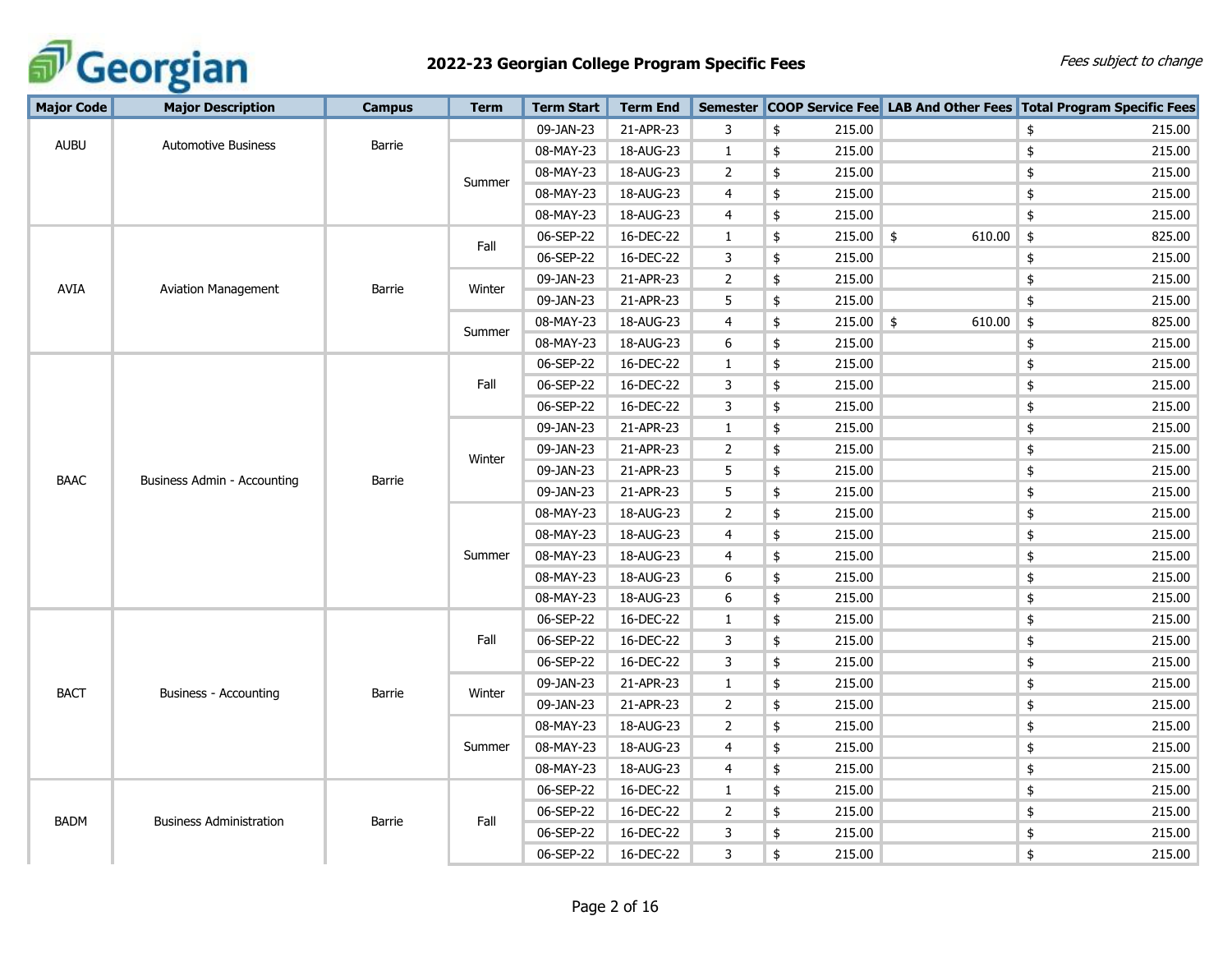

| <b>Major Code</b> | <b>Major Description</b>               | <b>Campus</b> | <b>Term</b> | <b>Term Start</b> | <b>Term End</b> | <b>Semester</b> |                   |              | <b>COOP Service Fee</b> LAB And Other Fees Total Program Specific Fees |
|-------------------|----------------------------------------|---------------|-------------|-------------------|-----------------|-----------------|-------------------|--------------|------------------------------------------------------------------------|
|                   |                                        |               |             | 09-JAN-23         | 21-APR-23       | $\mathbf{1}$    | \$<br>215.00      |              | \$<br>215.00                                                           |
|                   |                                        |               |             | 09-JAN-23         | 21-APR-23       | $\overline{2}$  | \$<br>215.00      |              | 215.00<br>\$                                                           |
|                   |                                        |               | Winter      | 09-JAN-23         | 21-APR-23       | 4               | 215.00<br>\$      |              | 215.00<br>\$                                                           |
|                   |                                        |               |             | 09-JAN-23         | 21-APR-23       | 5               | \$<br>215.00      |              | 215.00<br>\$                                                           |
|                   |                                        |               |             | 09-JAN-23         | 21-APR-23       | 5               | \$<br>215.00      |              | \$<br>215.00                                                           |
|                   |                                        |               |             | 08-MAY-23         | 18-AUG-23       | $\mathbf{1}$    | \$<br>215.00      |              | \$<br>215.00                                                           |
|                   |                                        |               |             | 08-MAY-23         | 18-AUG-23       | 2               | \$<br>215.00      |              | \$<br>215.00                                                           |
|                   |                                        |               |             | 08-MAY-23         | 18-AUG-23       | 3               | \$<br>215.00      |              | \$<br>215.00                                                           |
| <b>BADM</b>       | <b>Business Administration</b>         | <b>Barrie</b> |             | 08-MAY-23         | 18-AUG-23       | 4               | 215.00<br>\$      |              | \$<br>215.00                                                           |
|                   |                                        |               | Summer      | 08-MAY-23         | 18-AUG-23       | 4               | 215.00<br>\$      |              | \$<br>215.00                                                           |
|                   |                                        |               |             | 08-MAY-23         | 18-AUG-23       | 5               | 215.00<br>\$      |              | \$<br>215.00                                                           |
|                   |                                        |               |             | 08-MAY-23         | 18-AUG-23       | 6               | 215.00<br>\$      |              | \$<br>215.00                                                           |
|                   |                                        |               |             | 08-MAY-23         | 18-AUG-23       | 6               | \$<br>215.00      |              | \$<br>215.00                                                           |
|                   | Hon. Bach BusAdmin (Golf Mgmt)<br>BAGM |               | Fall        | 06-SEP-22         | 16-DEC-22       | $\overline{7}$  | \$<br>215.00      |              | \$<br>215.00                                                           |
|                   |                                        | Barrie        | Winter      | 09-JAN-23         | 21-APR-23       | 8               | 215.00<br>\$      |              | \$<br>215.00                                                           |
|                   |                                        |               |             | 06-SEP-22         | 16-DEC-22       | $\mathbf{1}$    | 215.00<br>\$      |              | \$<br>215.00                                                           |
|                   |                                        |               |             | 06-SEP-22         | 16-DEC-22       | 3               | \$<br>215.00      |              | \$<br>215.00                                                           |
|                   |                                        | Fall          | 06-SEP-22   | 16-DEC-22         | 3               | \$<br>215.00    |                   | 215.00<br>\$ |                                                                        |
|                   |                                        |               |             | 06-SEP-22         | 16-DEC-22       | 4               | \$<br>215.00      |              | \$<br>215.00                                                           |
|                   |                                        |               |             | 06-SEP-22         | 16-DEC-22       | 4               | \$<br>215.00      |              | \$<br>215.00                                                           |
|                   |                                        |               |             | 09-JAN-23         | 21-APR-23       | 1               | \$<br>215.00      |              | \$<br>215.00                                                           |
| <b>BAHR</b>       | Bus Admin - Human Resources            | Barrie        |             | 09-JAN-23         | 21-APR-23       | $\overline{2}$  | 215.00<br>\$      |              | \$<br>215.00                                                           |
|                   |                                        |               | Winter      | 09-JAN-23         | 21-APR-23       | 5               | \$<br>215.00      |              | \$<br>215.00                                                           |
|                   |                                        |               |             | 09-JAN-23         | 21-APR-23       | 5               | 215.00<br>\$      |              | \$<br>215.00                                                           |
|                   |                                        |               |             | 08-MAY-23         | 18-AUG-23       | $\overline{2}$  | 215.00<br>\$      |              | \$<br>215.00                                                           |
|                   |                                        |               | Summer      | 08-MAY-23         | 18-AUG-23       | 6               | \$<br>215.00      |              | \$<br>215.00                                                           |
|                   |                                        |               |             | 08-MAY-23         | 18-AUG-23       | 6               | 215.00<br>\$      |              | \$<br>215.00                                                           |
|                   |                                        |               |             | 06-SEP-22         | 16-DEC-22       | $\mathbf{1}$    | $215.00$ \$<br>\$ | $46.00$ \$   | 261.00                                                                 |
|                   |                                        |               |             | 06-SEP-22         | 16-DEC-22       | 3               | $215.00$ \$<br>\$ | $46.00$ \$   | 261.00                                                                 |
|                   |                                        |               | Fall        | 06-SEP-22         | 16-DEC-22       | 5               | \$<br>$215.00$ \$ | $46.00$ \$   | 261.00                                                                 |
|                   |                                        |               |             | 06-SEP-22         | 16-DEC-22       | $\overline{7}$  | \$<br>$215.00$ \$ | $46.00$ \$   | 261.00                                                                 |
| <b>BAID</b>       | Hon Bach. of Interior Design           | Barrie        |             | 09-JAN-23         | 21-APR-23       | 2               | \$<br>$215.00$ \$ | 46.00        | \$<br>261.00                                                           |
|                   |                                        |               |             | 09-JAN-23         | 21-APR-23       | 4               | $215.00$ \$<br>\$ | $46.00$ \$   | 261.00                                                                 |
|                   |                                        |               | Winter      | 09-JAN-23         | 21-APR-23       | 6               | $215.00$ \$<br>\$ | 46.00        | \$<br>261.00                                                           |
|                   |                                        |               |             | 09-JAN-23         | 21-APR-23       | 8               | $215.00$ \$<br>\$ | $46.00$ \$   | 261.00                                                                 |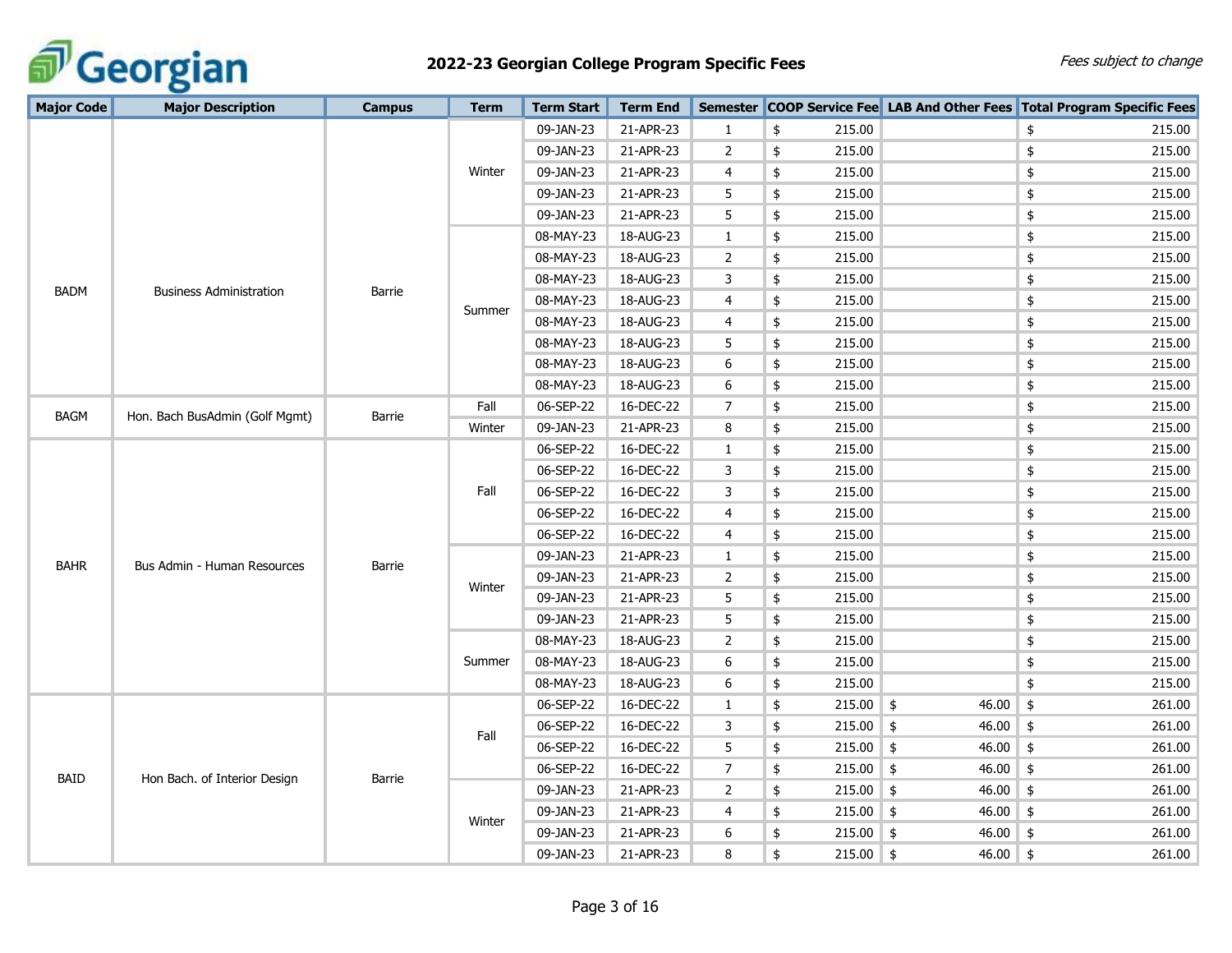

| <b>Major Code</b> | <b>Major Description</b>       | <b>Campus</b> | <b>Term</b> | <b>Term Start</b> | <b>Term End</b> |                |              |                   | Semester COOP Service Fee LAB And Other Fees Total Program Specific Fees |
|-------------------|--------------------------------|---------------|-------------|-------------------|-----------------|----------------|--------------|-------------------|--------------------------------------------------------------------------|
|                   |                                |               | Fall        | 06-SEP-22         | 16-DEC-22       | 1              |              | $500.00$ \$<br>\$ | 500.00                                                                   |
| <b>BAKE</b>       | Baking and Pastry Arts         | Barrie        | Winter      | 09-JAN-23         | 21-APR-23       | $\overline{2}$ |              | \$<br>500.00      | $\frac{1}{2}$<br>500.00                                                  |
|                   |                                |               |             | 06-SEP-22         | 16-DEC-22       | 5              | 215.00<br>\$ |                   | \$<br>215.00                                                             |
| <b>BAPA</b>       | Hon BachPolice Studies-AdvStdg | Orillia       | Fall        | 06-SEP-22         | 16-DEC-22       | $\overline{7}$ | 215.00<br>\$ |                   | 215.00<br>\$                                                             |
|                   |                                |               |             | 09-JAN-23         | 21-APR-23       | 6              | \$<br>215.00 |                   | \$<br>215.00                                                             |
|                   |                                |               | Winter      | 09-JAN-23         | 21-APR-23       | 8              | \$<br>215.00 |                   | \$<br>215.00                                                             |
|                   |                                |               |             | 06-SEP-22         | 16-DEC-22       | 1              | \$<br>215.00 |                   | \$<br>215.00                                                             |
|                   |                                |               | Fall        | 06-SEP-22         | 16-DEC-22       | 3              | \$<br>215.00 |                   | \$<br>215.00                                                             |
|                   |                                |               |             | 06-SEP-22         | 16-DEC-22       | 5              | \$<br>215.00 |                   | $\pmb{\$}$<br>215.00                                                     |
| <b>BAPS</b>       | Hon Bach of Police Studies     | Orillia       |             | 06-SEP-22         | 16-DEC-22       | $\overline{7}$ | 215.00<br>\$ |                   | $\pmb{\$}$<br>215.00                                                     |
|                   |                                |               |             | 09-JAN-23         | 21-APR-23       | 2              | \$<br>215.00 |                   | $\pmb{\$}$<br>215.00                                                     |
|                   |                                |               | Winter      | 09-JAN-23         | 21-APR-23       | 4              | \$<br>215.00 |                   | $\pmb{\$}$<br>215.00                                                     |
|                   |                                |               |             | 09-JAN-23         | 21-APR-23       | 6              | \$<br>215.00 |                   | $\pmb{\$}$<br>215.00                                                     |
|                   |                                |               |             | 09-JAN-23         | 21-APR-23       | 8              | \$<br>215.00 |                   | $\pmb{\$}$<br>215.00                                                     |
|                   |                                |               |             | 06-SEP-22         | 16-DEC-22       | 1              | \$<br>215.00 |                   | $\pmb{\$}$<br>215.00                                                     |
|                   |                                |               | Fall        | 06-SEP-22         | 16-DEC-22       | 3              | \$<br>215.00 |                   | $\pmb{\$}$<br>215.00                                                     |
|                   |                                |               |             | 06-SEP-22         | 16-DEC-22       | 4              | \$<br>215.00 |                   | \$<br>215.00                                                             |
|                   |                                |               |             | 09-JAN-23         | 21-APR-23       | $\overline{2}$ | \$<br>215.00 |                   | 215.00<br>\$                                                             |
| <b>BBAA</b>       | Honours Bach Bus Admin(AutMgm) | Barrie        | Winter      | 09-JAN-23         | 21-APR-23       | 5              | \$<br>215.00 |                   | \$<br>215.00                                                             |
|                   |                                |               |             | 09-JAN-23         | 21-APR-23       | $\overline{7}$ | \$<br>215.00 |                   | $\pmb{\$}$<br>215.00                                                     |
|                   |                                |               |             | 08-MAY-23         | 18-AUG-23       | 4              | 215.00<br>\$ |                   | $\pmb{\$}$<br>215.00                                                     |
|                   |                                |               | Summer      | 08-MAY-23         | 18-AUG-23       | 6              | \$<br>215.00 |                   | $\pmb{\$}$<br>215.00                                                     |
|                   |                                |               |             | 08-MAY-23         | 18-AUG-23       | 8              | \$<br>215.00 |                   | $\pmb{\$}$<br>215.00                                                     |
| <b>BBHM</b>       | Hon Bach Bus Admin (Hlth Mgmt) | Barrie        | Fall        | 06-SEP-22         | 16-DEC-22       | $\mathbf{1}$   | 215.00<br>\$ |                   | $\pmb{\$}$<br>215.00                                                     |
|                   |                                |               | Winter      | 09-JAN-23         | 21-APR-23       | 2              | \$<br>215.00 |                   | $\pmb{\$}$<br>215.00                                                     |
|                   |                                |               |             | 06-SEP-22         | 16-DEC-22       | 4              | 215.00<br>\$ |                   | $\pmb{\$}$<br>215.00                                                     |
|                   |                                |               |             | 06-SEP-22         | 16-DEC-22       | $\mathbf{1}$   | \$<br>215.00 |                   | $\pmb{\$}$<br>215.00                                                     |
| <b>BBML</b>       | Hon. Bach BusAdmn(Mgmt-Leader) | Barrie        | Fall        | 06-SEP-22         | 16-DEC-22       | 3              | 215.00<br>\$ |                   | $\pmb{\$}$<br>215.00                                                     |
|                   |                                |               |             | 06-SEP-22         | 16-DEC-22       | 6              | \$<br>215.00 |                   | \$<br>215.00                                                             |
|                   |                                |               |             | 06-SEP-22         | 16-DEC-22       | 5              | \$<br>215.00 |                   | $\pmb{\$}$<br>215.00                                                     |
|                   |                                |               |             | 06-SEP-22         | 16-DEC-22       | $\overline{7}$ | \$<br>215.00 |                   | $\pmb{\$}$<br>215.00                                                     |
|                   |                                |               |             | 09-JAN-23         | 21-APR-23       | 5              | \$<br>215.00 |                   | \$<br>215.00                                                             |
|                   |                                |               |             | 09-JAN-23         | 21-APR-23       | $\overline{2}$ | \$<br>215.00 |                   | $\pmb{\$}$<br>215.00                                                     |
|                   |                                |               | Winter      | 09-JAN-23         | 21-APR-23       | 4              | \$<br>215.00 |                   | \$<br>215.00                                                             |
|                   |                                |               |             | 09-JAN-23         | 21-APR-23       | $\overline{7}$ | \$<br>215.00 |                   | \$<br>215.00                                                             |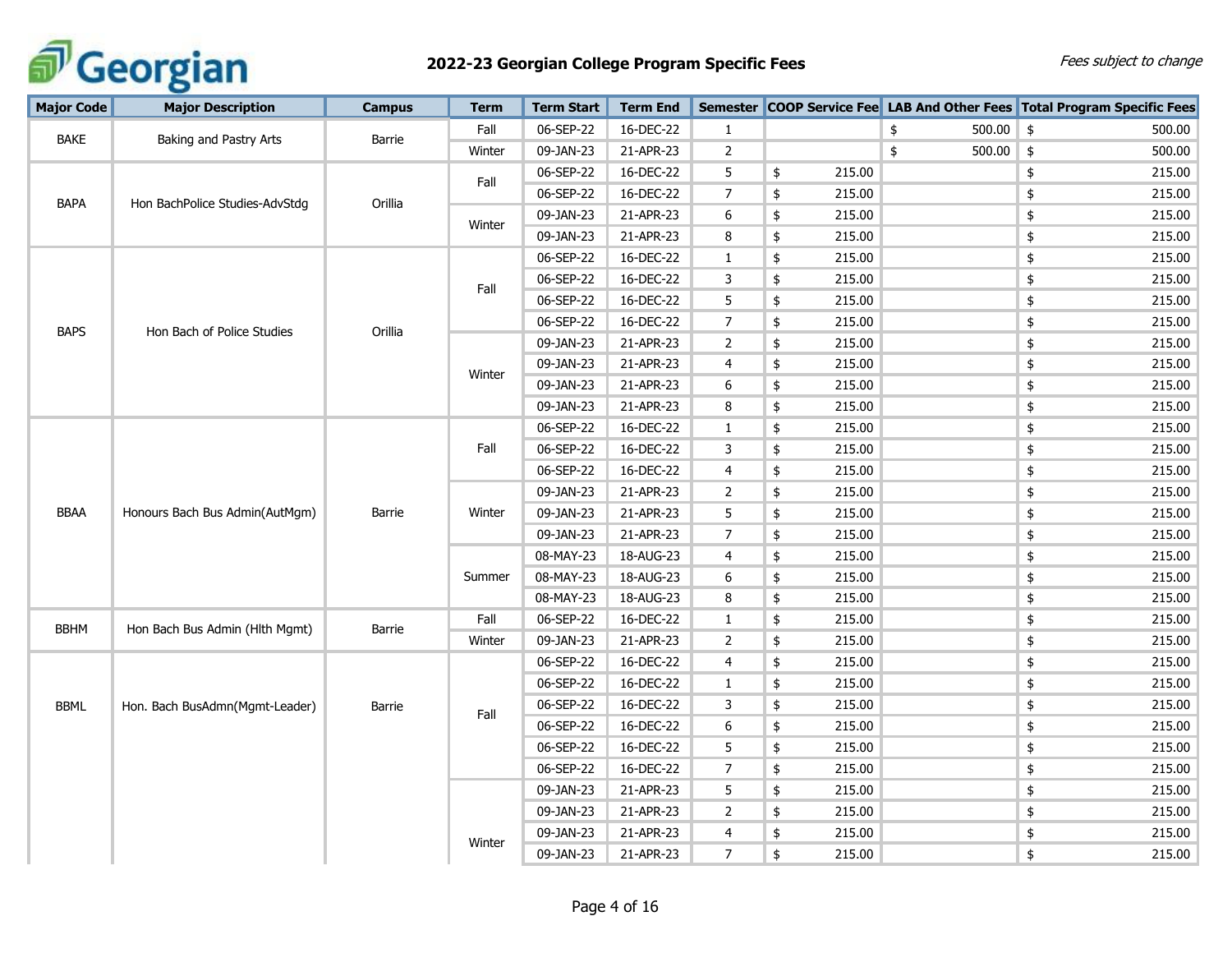

| <b>Major Code</b> | <b>Major Description</b>       | <b>Campus</b> | <b>Term</b> | <b>Term Start</b> | <b>Term End</b> |                |              |             |                        | Semester COOP Service Fee LAB And Other Fees Total Program Specific Fees |
|-------------------|--------------------------------|---------------|-------------|-------------------|-----------------|----------------|--------------|-------------|------------------------|--------------------------------------------------------------------------|
|                   |                                |               |             | 09-JAN-23         | 21-APR-23       | 6              | \$<br>215.00 |             |                        | \$<br>215.00                                                             |
|                   |                                |               |             | 09-JAN-23         | 21-APR-23       | 8              | \$<br>215.00 |             |                        | \$<br>215.00                                                             |
| <b>BBML</b>       | Hon. Bach BusAdmn(Mgmt-Leader) | Barrie        | Summer      | 08-MAY-23         | 18-AUG-23       | 8              | \$<br>215.00 |             |                        | \$<br>215.00                                                             |
|                   |                                |               |             | 06-SEP-22         | 16-DEC-22       | $\mathbf{1}$   |              |             | $50.00$ \$<br>\$       | 50.00                                                                    |
|                   |                                |               | Fall        | 06-SEP-22         | 16-DEC-22       | $\overline{2}$ |              |             | 50.00<br>\$            | \$<br>50.00                                                              |
| <b>BDAT</b>       |                                | <b>Barrie</b> | Winter      | 09-JAN-23         | 21-APR-23       | $\mathbf{1}$   |              |             | $50.00$ \$<br>\$       | 50.00                                                                    |
|                   | <b>Big Data Analytics</b>      |               |             | 09-JAN-23         | 21-APR-23       | $\overline{2}$ |              |             | 50.00<br>\$            | \$<br>50.00                                                              |
|                   |                                |               | Summer      | 08-MAY-23         | 18-AUG-23       | $\mathbf{1}$   |              |             | 50.00<br>\$            | $\frac{1}{2}$<br>50.00                                                   |
|                   |                                |               |             | 08-MAY-23         | 18-AUG-23       | $\overline{2}$ |              |             | \$<br>50.00            | 50.00<br>\$                                                              |
|                   |                                |               | Fall        | 06-SEP-22         | 16-DEC-22       | $\mathbf{1}$   | 215.00<br>\$ |             |                        | \$<br>215.00                                                             |
| <b>BMKT</b>       | Business - Marketing           | Barrie        |             | 06-SEP-22         | 16-DEC-22       | 3              | \$<br>215.00 |             |                        | 215.00<br>\$                                                             |
|                   |                                |               | Winter      | 09-JAN-23         | 21-APR-23       | $\overline{2}$ | \$<br>215.00 |             |                        | \$<br>215.00                                                             |
|                   |                                |               |             | 09-JAN-23         | 21-APR-23       | 4              | \$<br>215.00 |             |                        | 215.00<br>\$                                                             |
|                   |                                |               |             | 06-SEP-22         | 16-DEC-22       | $\mathbf{1}$   | 215.00<br>\$ |             |                        | \$<br>215.00                                                             |
|                   |                                |               | Fall        | 06-SEP-22         | 16-DEC-22       | $\overline{2}$ | \$<br>215.00 |             |                        | 215.00<br>\$                                                             |
|                   |                                |               |             | 06-SEP-22         | 16-DEC-22       | 3              | \$<br>215.00 |             |                        | \$<br>215.00                                                             |
|                   |                                |               |             | 06-SEP-22         | 16-DEC-22       | 3              | \$<br>215.00 |             |                        | \$<br>215.00                                                             |
|                   |                                |               |             | 09-JAN-23         | 21-APR-23       | $\mathbf{1}$   | \$<br>215.00 |             |                        | \$<br>215.00                                                             |
| <b>BUSG</b>       | <b>Business</b>                | Barrie        | Winter      | 09-JAN-23         | 21-APR-23       | $\overline{2}$ | \$<br>215.00 |             |                        | \$<br>215.00                                                             |
|                   |                                |               |             | 09-JAN-23         | 21-APR-23       | $\overline{4}$ | \$<br>215.00 |             |                        | \$<br>215.00                                                             |
|                   |                                |               |             | 08-MAY-23         | 18-AUG-23       | $\mathbf{1}$   | \$<br>215.00 |             |                        | \$<br>215.00                                                             |
|                   |                                |               |             | 08-MAY-23         | 18-AUG-23       | $\overline{2}$ | 215.00<br>\$ |             |                        | \$<br>215.00                                                             |
|                   |                                |               | Summer      | 08-MAY-23         | 18-AUG-23       | 3              | \$<br>215.00 |             |                        | \$<br>215.00                                                             |
|                   |                                |               |             | 08-MAY-23         | 18-AUG-23       | 4              | 215.00<br>\$ |             |                        | \$<br>215.00                                                             |
|                   |                                |               |             | 08-MAY-23         | 18-AUG-23       | 4              | 215.00<br>\$ |             |                        | \$<br>215.00                                                             |
|                   |                                |               | Fall        | 06-SEP-22         | 16-DEC-22       | $\mathbf{1}$   |              |             | 210.00<br>\$           | $\frac{1}{2}$<br>210.00                                                  |
| <b>CABT</b>       | Cabinetmaking Techniques       | <b>Barrie</b> | Winter      | 09-JAN-23         | 21-APR-23       | $\overline{2}$ |              |             | $210.00$ \$<br>\$      | 210.00                                                                   |
|                   |                                |               | Summer      | 08-MAY-23         | 18-AUG-23       | 3              |              |             | 210.00<br>\$           | \$<br>210.00                                                             |
|                   |                                | Barrie        |             | 06-SEP-22         | 16-DEC-22       | $\mathbf{1}$   |              |             | 80.00<br>\$            | 80.00<br>\$                                                              |
| CICE              | Community Integration/Co-op Ed | Orillia       | Fall        | 06-SEP-22         | 16-DEC-22       | $\mathbf{1}$   |              |             | $80.00$ \$<br>\$       | 80.00                                                                    |
|                   |                                | Owen Sound    |             | 06-SEP-22         | 16-DEC-22       | $\mathbf{1}$   |              |             | $80.00$ \$<br>\$       | 80.00                                                                    |
|                   |                                |               |             | 06-SEP-22         | 16-DEC-22       | $\mathbf{1}$   | 215.00<br>\$ |             | $\frac{1}{2}$<br>50.00 | $\frac{1}{2}$<br>265.00                                                  |
| <b>CMPA</b>       | Computer Programming/Analysis  | Barrie        | Fall        | 06-SEP-22         | 16-DEC-22       | $\overline{2}$ | \$<br>215.00 |             | 50.00<br>$\frac{1}{2}$ | \$<br>265.00                                                             |
|                   |                                |               |             | 06-SEP-22         | 16-DEC-22       | 3              | \$           | $215.00$ \$ | 50.00                  | \$<br>265.00                                                             |
|                   |                                |               |             | 06-SEP-22         | 16-DEC-22       | 4              | \$           | $215.00$ \$ | $50.00$ \$             | 265.00                                                                   |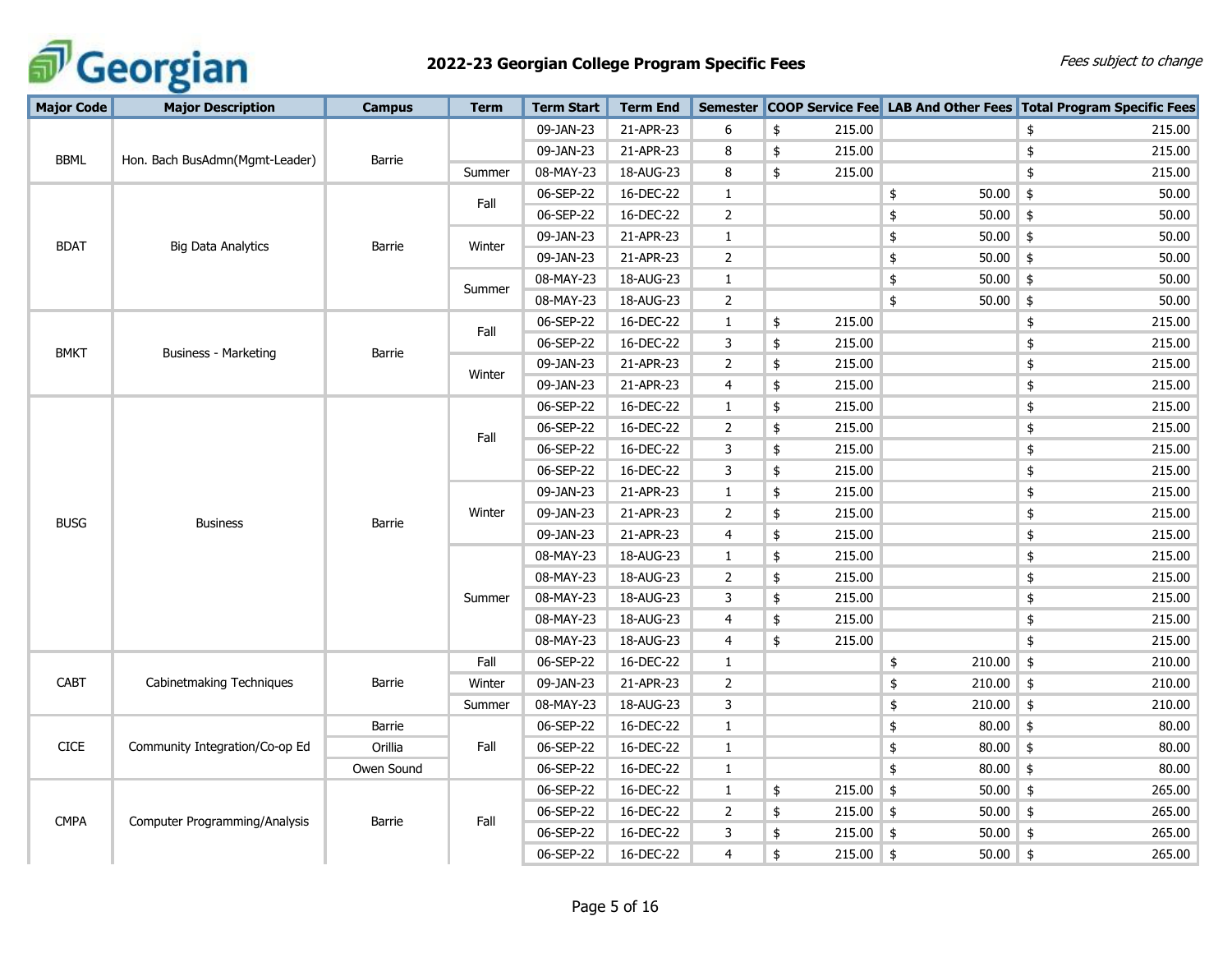

# **2022-23 Georgian College Program Specific Fees** Fees Subject to change **Fees** subject to change

| <b>Major Code</b> | <b>Major Description</b>       | <b>Campus</b>       | <b>Term</b> | Term Start | <b>Term End</b> | <b>Semester</b> |                   |                             | <b>COOP Service Fee</b> LAB And Other Fees Total Program Specific Fees |
|-------------------|--------------------------------|---------------------|-------------|------------|-----------------|-----------------|-------------------|-----------------------------|------------------------------------------------------------------------|
|                   |                                |                     |             | 06-SEP-22  | 16-DEC-22       | 5               | \$<br>$215.00$ \$ | 50.00                       | $\frac{1}{2}$<br>265.00                                                |
|                   |                                |                     |             | 06-SEP-22  | 16-DEC-22       | 5               | \$<br>$215.00$ \$ | $50.00$ \$                  | 265.00                                                                 |
|                   |                                |                     |             | 09-JAN-23  | 21-APR-23       | 1               | \$<br>$215.00$ \$ | 50.00                       | 265.00<br>\$                                                           |
|                   |                                |                     |             | 09-JAN-23  | 21-APR-23       | $\overline{2}$  | \$<br>$215.00$ \$ | $50.00$ \$                  | 265.00                                                                 |
|                   |                                |                     | Winter      | 09-JAN-23  | 21-APR-23       | 3               | \$<br>215.00      | $50.00$ \$<br>\$            | 265.00                                                                 |
|                   |                                |                     |             | 09-JAN-23  | 21-APR-23       | 6               | \$<br>$215.00$ \$ | 50.00                       | \$<br>265.00                                                           |
| <b>CMPA</b>       | Computer Programming/Analysis  | Barrie              |             | 09-JAN-23  | 21-APR-23       | 6               | \$<br>$215.00$ \$ | 50.00                       | $\frac{1}{2}$<br>265.00                                                |
|                   |                                |                     |             | 08-MAY-23  | 18-AUG-23       | 1               | \$<br>215.00      | $\frac{1}{2}$<br>50.00      | \$<br>265.00                                                           |
|                   |                                |                     |             | 08-MAY-23  | 18-AUG-23       | $\overline{2}$  | \$<br>$215.00$ \$ | $50.00$ \$                  | 265.00                                                                 |
|                   |                                |                     | Summer      | 08-MAY-23  | 18-AUG-23       | 3               | \$<br>$215.00$ \$ | $50.00$ \$                  | 265.00                                                                 |
|                   |                                |                     |             | 08-MAY-23  | 18-AUG-23       | 4               | \$<br>$215.00$ \$ | $50.00$ \$                  | 265.00                                                                 |
|                   |                                |                     |             | 08-MAY-23  | 18-AUG-23       | 4               | \$<br>$215.00$ \$ | $50.00$ \$                  | 265.00                                                                 |
|                   |                                |                     |             | 06-SEP-22  | 16-DEC-22       | 1               | \$<br>$215.00$ \$ | 50.00                       | $\frac{1}{2}$<br>265.00                                                |
|                   |                                | Barrie              |             | 06-SEP-22  | 16-DEC-22       | $\overline{2}$  | \$<br>$215.00$ \$ | $50.00$ \$                  | 265.00                                                                 |
|                   |                                |                     | Fall        | 06-SEP-22  | 16-DEC-22       | 3               | \$<br>215.00      | 50.00<br>$\frac{1}{2}$      | \$<br>265.00                                                           |
|                   |                                |                     |             | 06-SEP-22  | 16-DEC-22       | 4               | \$<br>$215.00$ \$ | 50.00                       | $\frac{4}{5}$<br>265.00                                                |
|                   |                                | <b>ILAC Toronto</b> |             | 06-SEP-22  | 16-DEC-22       | 1               | \$<br>215.00      | $\frac{1}{2}$<br>50.00      | \$<br>265.00                                                           |
|                   |                                |                     |             | 09-JAN-23  | 21-APR-23       | 1               | \$<br>$215.00$ \$ | 50.00                       | $\frac{1}{2}$<br>265.00                                                |
|                   |                                | Barrie              |             | 09-JAN-23  | 21-APR-23       | 2               | \$<br>215.00      | 50.00<br>\$                 | \$<br>265.00                                                           |
|                   |                                |                     | Winter      | 09-JAN-23  | 21-APR-23       | 3               | \$<br>$215.00$ \$ | $50.00$ \$                  | 265.00                                                                 |
|                   |                                | <b>ILAC Toronto</b> |             | 09-JAN-23  | 21-APR-23       | $\mathbf{1}$    | \$<br>215.00      | $50.00$ \$<br>$\frac{1}{2}$ | 265.00                                                                 |
| <b>CMPG</b>       | <b>Computer Programming</b>    |                     |             | 09-JAN-23  | 21-APR-23       | $\overline{2}$  | \$<br>215.00      | $\frac{1}{2}$<br>50.00      | \$<br>265.00                                                           |
|                   |                                |                     |             | 08-MAY-23  | 18-AUG-23       | $\mathbf{1}$    | \$<br>$215.00$ \$ | 50.00                       | $\frac{4}{5}$<br>265.00                                                |
|                   |                                |                     |             | 08-MAY-23  | 18-AUG-23       | $\overline{2}$  | \$<br>215.00      | $\frac{1}{2}$<br>50.00      | $\frac{1}{2}$<br>265.00                                                |
|                   |                                | Barrie              |             | 08-MAY-23  | 18-AUG-23       | 3               | \$<br>215.00      | $\frac{1}{2}$<br>50.00      | $\frac{1}{2}$<br>265.00                                                |
|                   |                                |                     |             | 08-MAY-23  | 18-AUG-23       | 3               | \$<br>215.00      | 50.00<br>$\frac{1}{2}$      | $\frac{1}{2}$<br>265.00                                                |
|                   |                                |                     | Summer      | 08-MAY-23  | 18-AUG-23       | 4               | \$<br>$215.00$ \$ | $50.00$ \$                  | 265.00                                                                 |
|                   |                                |                     |             | 08-MAY-23  | 18-AUG-23       | 4               | \$<br>$215.00$ \$ | $50.00$ \$                  | 265.00                                                                 |
|                   |                                |                     |             | 08-MAY-23  | 18-AUG-23       | 1               | \$<br>215.00      | 50.00<br>\$                 | \$<br>265.00                                                           |
|                   |                                | <b>ILAC Toronto</b> |             | 08-MAY-23  | 18-AUG-23       | $\overline{2}$  | \$<br>$215.00$ \$ | $50.00$ \$                  | 265.00                                                                 |
|                   |                                |                     |             | 08-MAY-23  | 18-AUG-23       | 3               | \$<br>$215.00$ \$ | $50.00$ \$                  | 265.00                                                                 |
| <b>COPA</b>       | Computer Programmer Analyst    | Barrie              | Fall        | 06-SEP-22  | 16-DEC-22       | 5               | \$<br>215.00      | 50.00<br>$\frac{1}{2}$      | $\frac{1}{2}$<br>265.00                                                |
|                   |                                |                     | Winter      | 09-JAN-23  | 21-APR-23       | 6               | \$<br>215.00      | $\frac{1}{2}$<br>50.00      | \$<br>265.00                                                           |
| <b>CRNT</b>       | Carpentry and Renovation Tcngs | Barrie              | Fall        | 06-SEP-22  | 16-DEC-22       | 1               |                   | 87.50 \$<br>\$              | 87.50                                                                  |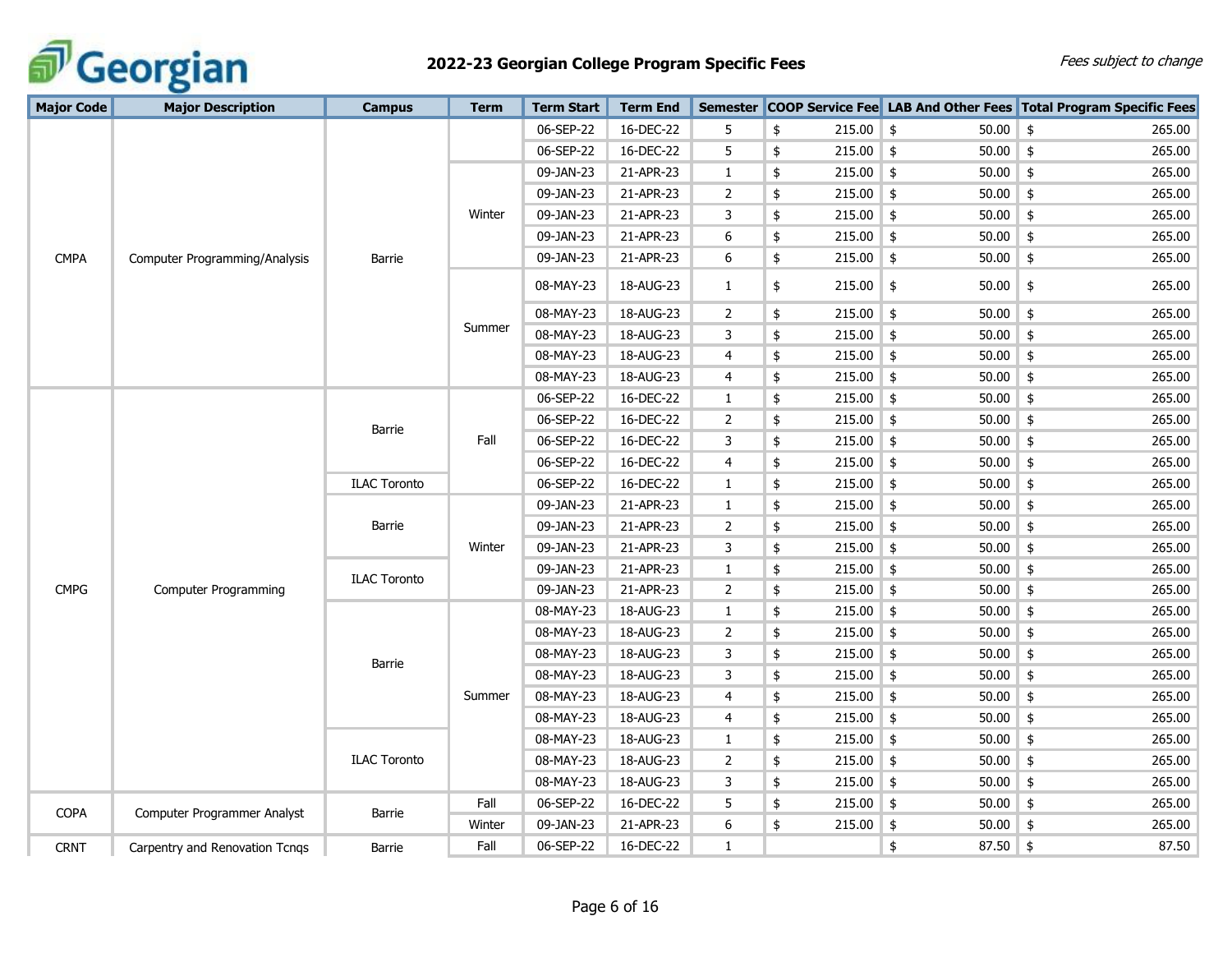

| <b>Major Code</b> | <b>Major Description</b>       | <b>Campus</b>       | <b>Term</b> | <b>Term Start</b> | <b>Term End</b> |                |                   |                              | Semester COOP Service Fee LAB And Other Fees Total Program Specific Fees |
|-------------------|--------------------------------|---------------------|-------------|-------------------|-----------------|----------------|-------------------|------------------------------|--------------------------------------------------------------------------|
| <b>CRNT</b>       | Carpentry and Renovation Tcngs | Barrie              | Winter      | 09-JAN-23         | 21-APR-23       | 2              |                   | $87.50$ \$<br>\$             | 87.50                                                                    |
|                   |                                |                     |             | 06-SEP-22         | 16-DEC-22       | $\mathbf{1}$   | \$<br>$215.00$ \$ | $30.00$ \$                   | 245.00                                                                   |
|                   |                                |                     |             | 06-SEP-22         | 16-DEC-22       | $\mathbf{2}$   | \$<br>$215.00$ \$ | 30.00                        | \$<br>245.00                                                             |
|                   |                                | Barrie              | Fall        | 06-SEP-22         | 16-DEC-22       | 3              | \$<br>$215.00$ \$ | $30.00$ \$                   | 245.00                                                                   |
|                   |                                |                     |             | 06-SEP-22         | 16-DEC-22       | $\overline{4}$ | \$<br>$215.00$ \$ | $30.00$ \$                   | 245.00                                                                   |
|                   |                                | <b>ILAC Toronto</b> |             | 06-SEP-22         | 16-DEC-22       | 1              | \$<br>$215.00$ \$ | $30.00$ \$                   | 245.00                                                                   |
|                   |                                |                     |             | 09-JAN-23         | 21-APR-23       | $\mathbf{1}$   | \$<br>$215.00$ \$ | 30.00                        | $\frac{1}{2}$<br>245.00                                                  |
|                   |                                | Barrie              |             | 09-JAN-23         | 21-APR-23       | $\overline{2}$ | \$<br>$215.00$ \$ | $30.00$ \$                   | 245.00                                                                   |
|                   |                                |                     | Winter      | 09-JAN-23         | 21-APR-23       | 3              | \$<br>$215.00$ \$ | 30.00                        | 245.00<br>$\frac{1}{2}$                                                  |
|                   |                                | <b>ILAC Toronto</b> |             | 09-JAN-23         | 21-APR-23       | $\mathbf{1}$   | \$<br>215.00      | 30.00<br>$\frac{4}{5}$       | \$<br>245.00                                                             |
| <b>CSTN</b>       | Computer Syst Techn-Networking |                     |             | 09-JAN-23         | 21-APR-23       | $\overline{2}$ | \$<br>215.00      | $\frac{1}{2}$<br>30.00       | \$<br>245.00                                                             |
|                   |                                |                     |             | 08-MAY-23         | 18-AUG-23       | $\mathbf{1}$   | \$<br>$215.00$ \$ | 30.00                        | \$<br>245.00                                                             |
|                   |                                |                     |             | 08-MAY-23         | 18-AUG-23       | 2              | \$<br>$215.00$ \$ | 30.00                        | $\frac{1}{2}$<br>245.00                                                  |
|                   |                                |                     |             | 08-MAY-23         | 18-AUG-23       | 3              | \$<br>$215.00$ \$ | 30.00                        | \$<br>245.00                                                             |
|                   |                                | Barrie              |             | 08-MAY-23         | 18-AUG-23       | 3              | \$<br>$215.00$ \$ | 30.00                        | $\frac{1}{2}$<br>245.00                                                  |
|                   |                                |                     | Summer      | 08-MAY-23         | 18-AUG-23       | 4              | \$<br>215.00      | 30.00<br>\$                  | 245.00<br>$\frac{1}{2}$                                                  |
|                   |                                |                     |             | 08-MAY-23         | 18-AUG-23       | $\overline{4}$ | \$<br>$215.00$ \$ | 30.00                        | $\frac{1}{2}$<br>245.00                                                  |
|                   |                                |                     |             | 08-MAY-23         | 18-AUG-23       | $\mathbf{1}$   | \$<br>$215.00$ \$ | $30.00$ \$                   | 245.00                                                                   |
|                   |                                | <b>ILAC Toronto</b> |             | 08-MAY-23         | 18-AUG-23       | 2              | \$<br>$215.00$ \$ | $30.00$ \$                   | 245.00                                                                   |
|                   |                                |                     |             | 08-MAY-23         | 18-AUG-23       | 3              | \$<br>215.00      | \$<br>30.00                  | \$<br>245.00                                                             |
|                   |                                | Barrie              | Fall        | 06-SEP-22         | 16-DEC-22       | $\mathbf{1}$   |                   | \$<br>$400.00$ \$            | 400.00                                                                   |
|                   |                                | Owen Sound          |             | 06-SEP-22         | 16-DEC-22       | $\mathbf{1}$   |                   | \$<br>400.00                 | $\frac{1}{2}$<br>400.00                                                  |
| CULI              | <b>Culinary Skills</b>         | Barrie              |             | 09-JAN-23         | 21-APR-23       | $\mathbf{1}$   |                   | \$<br>400.00                 | $\frac{1}{2}$<br>400.00                                                  |
|                   |                                |                     | Winter      | 09-JAN-23         | 21-APR-23       | $\overline{2}$ |                   | \$<br>400.00                 | $\frac{1}{2}$<br>400.00                                                  |
|                   |                                | Owen Sound          |             | 09-JAN-23         | 21-APR-23       | $\overline{2}$ |                   | \$<br>400.00                 | $\frac{1}{2}$<br>400.00                                                  |
|                   |                                | <b>Barrie</b>       | Summer      | 08-MAY-23         | 18-AUG-23       | $\overline{2}$ |                   | \$<br>$400.00$ \$            | 400.00                                                                   |
|                   |                                |                     |             | 06-SEP-22         | 16-DEC-22       | $\mathbf{1}$   | \$<br>215.00      | $400.00$ \$<br>$\frac{1}{2}$ | 615.00                                                                   |
|                   |                                |                     | Fall        | 06-SEP-22         | 16-DEC-22       | 3              | \$<br>$215.00$ \$ | 400.00                       | 615.00<br>$\frac{1}{2}$                                                  |
|                   |                                |                     |             | 06-SEP-22         | 16-DEC-22       | 3              | \$<br>215.00      | 400.00<br>$\frac{1}{2}$      | $\frac{1}{2}$<br>615.00                                                  |
| <b>CULN</b>       |                                |                     |             | 09-JAN-23         | 21-APR-23       | $\mathbf{1}$   | \$<br>215.00      | 400.00<br>\$                 | \$<br>615.00                                                             |
|                   | <b>Culinary Management</b>     | Barrie              |             | 09-JAN-23         | 21-APR-23       | $\overline{2}$ | \$<br>$215.00$ \$ | $400.00$ \$                  | 615.00                                                                   |
|                   |                                |                     | Winter      | 09-JAN-23         | 21-APR-23       | $\overline{4}$ | \$<br>$215.00$ \$ | $400.00$ \$                  | 615.00                                                                   |
|                   |                                |                     |             | 09-JAN-23         | 21-APR-23       | 4              | \$<br>$215.00$ \$ | 400.00                       | $\frac{1}{2}$<br>615.00                                                  |
|                   |                                |                     | Summer      | 08-MAY-23         | 18-AUG-23       | 2              | \$<br>$215.00$ \$ | 400.00                       | $\frac{1}{2}$<br>615.00                                                  |
| <b>CVET</b>       | Civil Engineering Technician   | <b>Barrie</b>       | Fall        | 06-SEP-22         | 16-DEC-22       | $\mathbf{1}$   | \$<br>215.00      |                              | \$<br>215.00                                                             |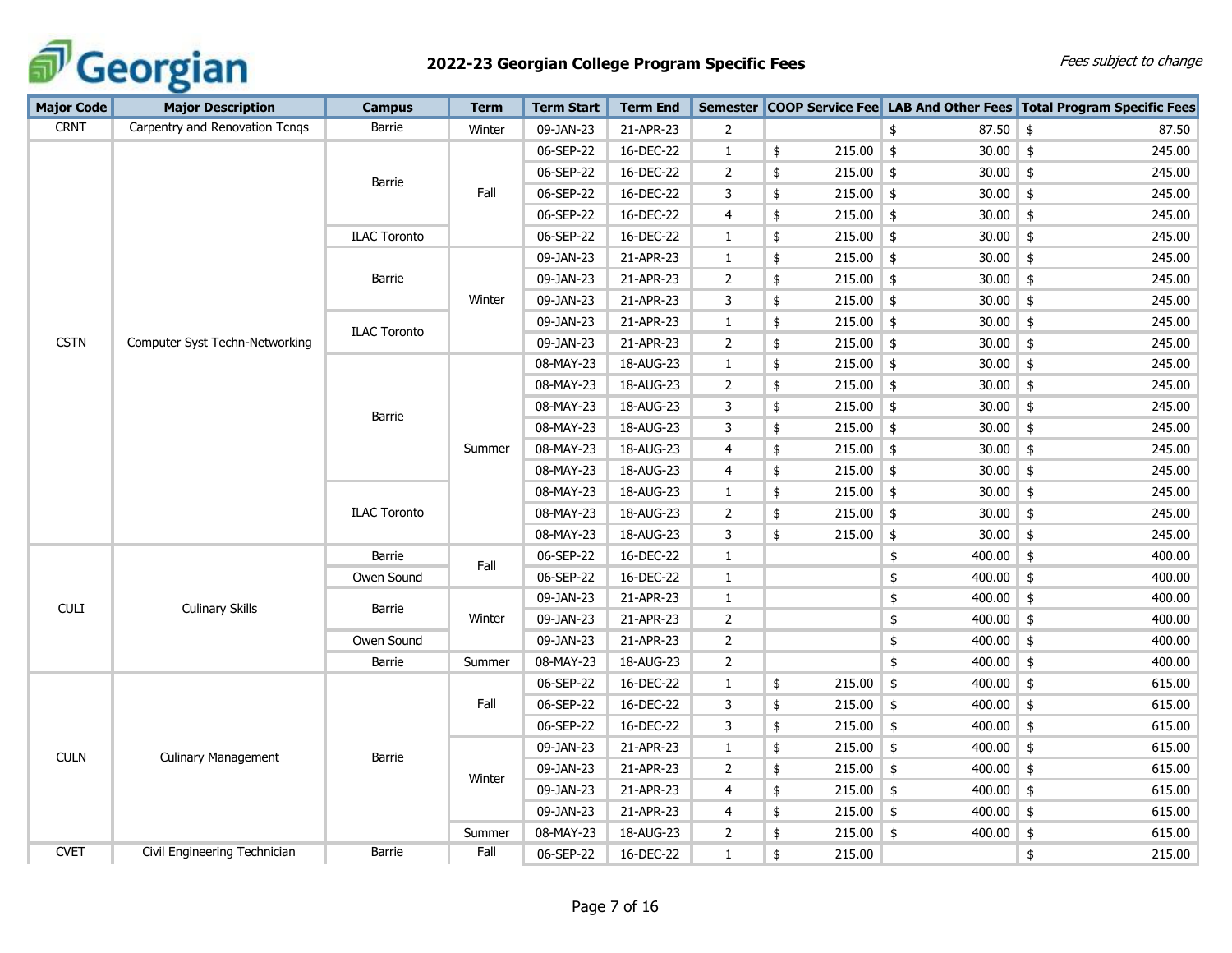

| <b>Major Code</b> | <b>Major Description</b>         | <b>Campus</b> | <b>Term</b> | <b>Term Start</b> | <b>Term End</b> |                |                   |                           | Semester COOP Service Fee LAB And Other Fees Total Program Specific Fees |
|-------------------|----------------------------------|---------------|-------------|-------------------|-----------------|----------------|-------------------|---------------------------|--------------------------------------------------------------------------|
|                   |                                  |               |             | 06-SEP-22         | 16-DEC-22       | 3              | \$<br>215.00      |                           | \$<br>215.00                                                             |
| <b>CVET</b>       | Civil Engineering Technician     | Barrie        | Winter      | 09-JAN-23         | 21-APR-23       | $\overline{2}$ | \$<br>215.00      |                           | 215.00<br>\$                                                             |
|                   |                                  |               |             | 09-JAN-23         | 21-APR-23       | 4              | \$<br>215.00      |                           | 215.00<br>\$                                                             |
|                   |                                  |               | Fall        | 06-SEP-22         | 16-DEC-22       | $\mathbf{1}$   | \$<br>215.00      |                           | 215.00<br>\$                                                             |
|                   |                                  |               |             | 06-SEP-22         | 16-DEC-22       | 3              | \$<br>215.00      |                           | 215.00<br>\$                                                             |
| <b>CVTY</b>       | Civil Engineering Technology     | <b>Barrie</b> |             | 09-JAN-23         | 21-APR-23       | $\overline{2}$ | \$<br>215.00      |                           | \$<br>215.00                                                             |
|                   |                                  |               | Winter      | 09-JAN-23         | 21-APR-23       | 4              | \$<br>215.00      |                           | \$<br>215.00                                                             |
|                   |                                  |               |             | 09-JAN-23         | 21-APR-23       | 5              | \$<br>215.00      |                           | \$<br>215.00                                                             |
|                   |                                  |               | Summer      | 08-MAY-23         | 18-AUG-23       | 6              | \$<br>215.00      |                           | \$<br>215.00                                                             |
|                   |                                  |               | Fall        | 06-SEP-22         | 16-DEC-22       | $\mathbf{1}$   |                   | 293.33<br>\$              | $\frac{1}{2}$<br>293.33                                                  |
|                   |                                  |               |             | 06-SEP-22         | 09-DEC-22       | 3              |                   | 293.33<br>\$              | \$<br>293.33                                                             |
| <b>DNAS</b>       |                                  |               | Winter      | 09-JAN-23         | 21-APR-23       | $\mathbf{1}$   |                   | 293.33<br>\$              | $\frac{1}{2}$<br>293.33                                                  |
|                   | Dental Assisting (Lvls I & II)   | Barrie        |             | 09-JAN-23         | 21-APR-23       | $\overline{2}$ |                   | \$<br>293.33              | $\frac{1}{2}$<br>293.33                                                  |
|                   |                                  |               |             | 08-MAY-23         | 18-AUG-23       | $\overline{2}$ |                   | 293.33<br>\$              | 293.33<br>\$                                                             |
|                   |                                  |               | Summer      | 08-MAY-23         | 11-AUG-23       | 3              |                   | 293.33<br>\$              | 293.33<br>\$                                                             |
|                   |                                  |               | Fall        | 06-SEP-22         | 16-DEC-22       | $\mathbf{1}$   |                   | 169.60<br>\$              | 169.60<br>\$                                                             |
|                   |                                  |               | Winter      | 09-JAN-23         | 21-APR-23       | $\overline{2}$ |                   | $169.60$ \$<br>\$         | 169.60                                                                   |
| <b>DNTH</b>       | Dental Hygiene (6 semesters)     | <b>Barrie</b> |             | 09-JAN-23         | 21-APR-23       | 4              |                   | $169.60$ \$<br>\$         | 169.60                                                                   |
|                   |                                  |               |             | 08-MAY-23         | 18-AUG-23       | 3              |                   | \$<br>$169.60$ \$         | 169.60                                                                   |
|                   |                                  |               | Summer      | 08-MAY-23         | 18-AUG-23       | 5              |                   | \$<br>169.60              | $\frac{1}{2}$<br>169.60                                                  |
| <b>DNTM</b>       | Denturism                        | Barrie        | Fall        | 06-SEP-22         | 16-DEC-22       | $\mathbf{1}$   |                   | 3,000.00<br>$\frac{1}{2}$ | \$<br>3,000.00                                                           |
|                   |                                  |               | Winter      | 09-JAN-23         | 21-APR-23       | $\overline{2}$ |                   | \$<br>2,000.00            | \$<br>2,000.00                                                           |
|                   |                                  |               |             | 06-SEP-22         | 16-DEC-22       | $\mathbf{1}$   | \$<br>215.00      | $\frac{1}{2}$<br>25.00    | \$<br>240.00                                                             |
|                   |                                  |               | Fall        | 06-SEP-22         | 16-DEC-22       | 3              | \$<br>215.00      | 25.00<br>$\frac{1}{2}$    | \$<br>240.00                                                             |
|                   |                                  |               |             | 09-JAN-23         | 21-APR-23       | $\mathbf{1}$   | \$<br>$215.00$ \$ | 25.00                     | \$<br>240.00                                                             |
| EETN              |                                  |               |             | 09-JAN-23         | 21-APR-23       | 2              | \$<br>$215.00$ \$ | $25.00$ \$                | 240.00                                                                   |
|                   | Electrical Eng Technician        | Barrie        | Winter      | 09-JAN-23         | 21-APR-23       | 3              | \$<br>$215.00$ \$ | $25.00$ \$                | 240.00                                                                   |
|                   |                                  |               |             | 09-JAN-23         | 21-APR-23       | 4              | \$<br>$215.00$ \$ | 25.00                     | 240.00<br>$\frac{1}{2}$                                                  |
|                   |                                  |               |             | 08-MAY-23         | 18-AUG-23       | $\overline{2}$ | \$<br>$215.00$ \$ | 25.00                     | 240.00<br>\$                                                             |
|                   |                                  |               | Summer      | 08-MAY-23         | 18-AUG-23       | 4              | \$<br>$215.00$ \$ | $25.00$ \$                | 240.00                                                                   |
|                   |                                  |               |             | 06-SEP-22         | 16-DEC-22       | $\mathbf{1}$   | \$<br>$215.00$ \$ | $25.00$ \$                | 240.00                                                                   |
| EETY              | <b>Electrical Eng Technology</b> | Barrie        |             | 06-SEP-22         | 16-DEC-22       | 3              | \$<br>$215.00$ \$ | 25.00                     | $\frac{1}{2}$<br>240.00                                                  |
|                   |                                  |               | Fall        | 06-SEP-22         | 16-DEC-22       | 5              | \$<br>$215.00$ \$ | 25.00                     | \$<br>240.00                                                             |
|                   |                                  |               |             | 06-SEP-22         | 16-DEC-22       | 6              | \$<br>$215.00$ \$ | 25.00                     | \$<br>240.00                                                             |
|                   |                                  |               |             | 09-JAN-23         | 21-APR-23       | $\mathbf{1}$   | \$<br>$215.00$ \$ | $25.00$ \$                | 240.00                                                                   |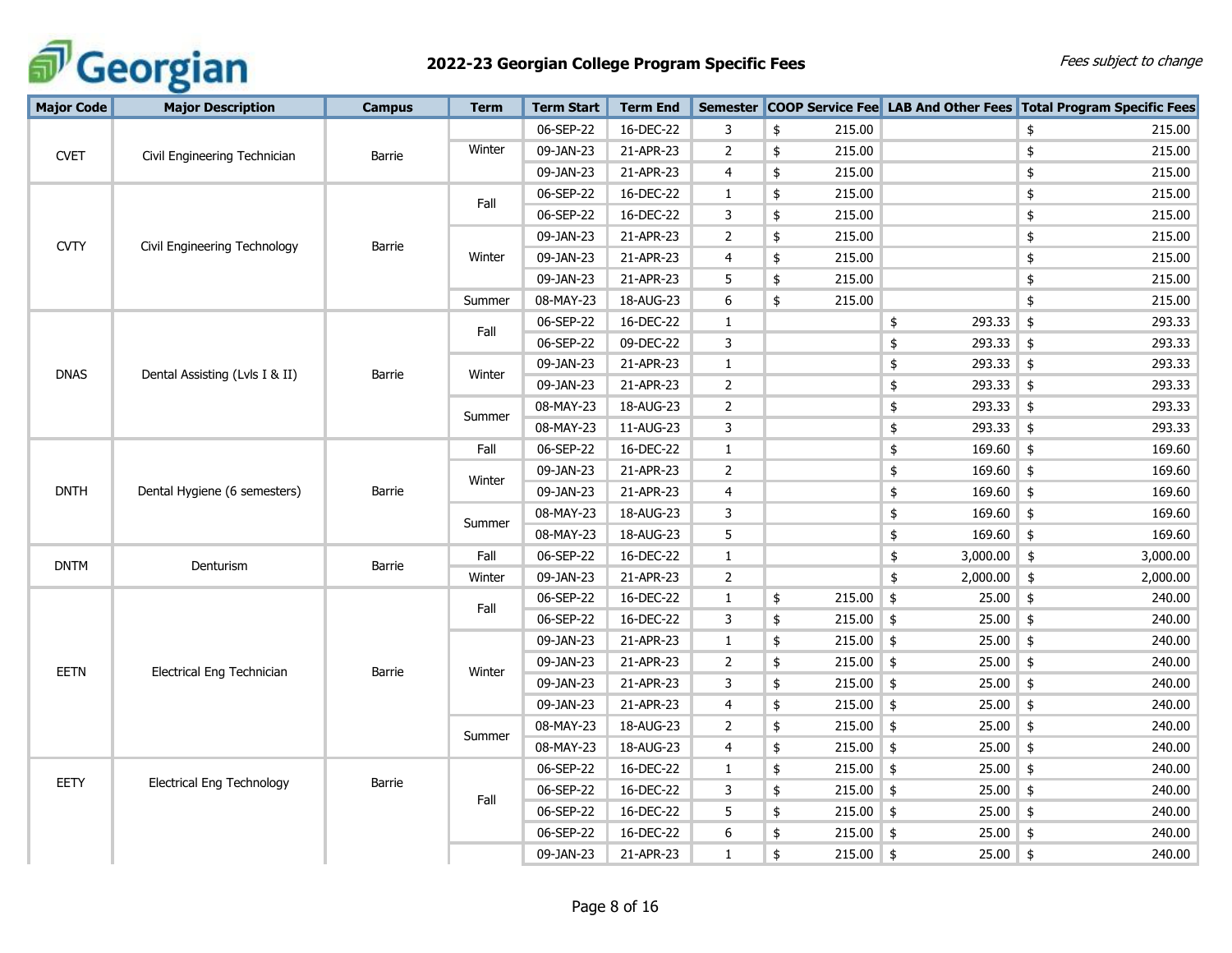

| <b>Major Code</b>                       | <b>Major Description</b>         | <b>Campus</b> | <b>Term</b> | <b>Term Start</b> | <b>Term End</b> | <b>Semester</b>       |                         |              | <b>COOP Service Fee</b> LAB And Other Fees Total Program Specific Fees |
|-----------------------------------------|----------------------------------|---------------|-------------|-------------------|-----------------|-----------------------|-------------------------|--------------|------------------------------------------------------------------------|
|                                         |                                  |               |             | 09-JAN-23         | 21-APR-23       | $\overline{2}$        | \$<br>$215.00$ \$       | 25.00        | \$<br>240.00                                                           |
|                                         |                                  |               | Winter      | 09-JAN-23         | 21-APR-23       | 3                     | \$<br>$215.00$ \$       | 25.00        | \$<br>240.00                                                           |
|                                         |                                  |               |             | 09-JAN-23         | 21-APR-23       | $\overline{4}$        | \$<br>$215.00$ \$       | 25.00        | \$<br>240.00                                                           |
|                                         |                                  |               |             | 08-MAY-23         | 18-AUG-23       | $\mathbf{2}^{\prime}$ | \$<br>$215.00$ \$       | 25.00        | \$<br>240.00                                                           |
| EETY                                    | <b>Electrical Eng Technology</b> | Barrie        |             | 08-MAY-23         | 18-AUG-23       | 4                     | \$<br>$215.00$ \$       | 25.00        | $\frac{1}{2}$<br>240.00                                                |
|                                         |                                  |               | Summer      | 08-MAY-23         | 18-AUG-23       | 5                     | \$<br>$215.00$ \$       | 25.00        | $\frac{1}{2}$<br>240.00                                                |
|                                         |                                  |               |             | 08-MAY-23         | 18-AUG-23       | 6                     | \$<br>$215.00$ \$       | 25.00        | $\frac{1}{2}$<br>240.00                                                |
|                                         |                                  |               | Fall        | 06-SEP-22         | 16-DEC-22       | $\mathbf{1}$          | \$<br>215.00            |              | \$<br>215.00                                                           |
| <b>ENTC</b>                             |                                  | Barrie        |             | 06-SEP-22         | 16-DEC-22       | 3                     | \$<br>215.00            |              | 215.00<br>\$                                                           |
|                                         | Business-Entrepreneurship-coop   |               | Winter      | 09-JAN-23         | 21-APR-23       | $\overline{2}$        | \$<br>215.00            |              | 215.00<br>\$                                                           |
|                                         |                                  |               |             | 09-JAN-23         | 21-APR-23       | 4                     | \$<br>215.00            |              | \$<br>215.00                                                           |
|                                         |                                  |               |             | 06-SEP-22         | 16-DEC-22       | 1                     | \$<br>215.00            |              | \$<br>215.00                                                           |
|                                         |                                  |               | Fall        | 06-SEP-22         | 16-DEC-22       | 3                     | \$<br>215.00            |              | \$<br>215.00                                                           |
| <b>ENTN</b>                             | Environmental Technician         | Barrie        |             | 09-JAN-23         | 21-APR-23       | $\overline{2}$        | \$<br>215.00            |              | 215.00<br>\$                                                           |
|                                         |                                  |               | Winter      | 09-JAN-23         | 21-APR-23       | $\overline{4}$        | \$<br>215.00            |              | 215.00<br>\$                                                           |
|                                         |                                  |               | Fall        | 06-SEP-22         | 16-DEC-22       | $\mathbf{1}$          | \$<br>215.00            |              | \$<br>215.00                                                           |
| Environmental Technology<br><b>ENVR</b> |                                  |               | 06-SEP-22   | 16-DEC-22         | 3               | \$<br>215.00          | $\frac{4}{5}$<br>215.00 | \$<br>430.00 |                                                                        |
|                                         |                                  | <b>Barrie</b> |             | 09-JAN-23         | 21-APR-23       | 2                     | \$<br>215.00            |              | \$<br>215.00                                                           |
|                                         |                                  |               | Winter      | 09-JAN-23         | 21-APR-23       | 4                     | \$<br>215.00            |              | \$<br>215.00                                                           |
|                                         |                                  |               |             | 09-JAN-23         | 21-APR-23       | 5                     | \$<br>215.00            |              | \$<br>215.00                                                           |
|                                         |                                  |               | Summer      | 08-MAY-23         | 18-AUG-23       | 6                     | \$<br>215.00            |              | \$<br>215.00                                                           |
|                                         |                                  |               |             | 06-SEP-22         | 16-DEC-22       | $\mathbf{1}$          |                         | 216.00<br>\$ | \$<br>216.00                                                           |
| <b>ESTH</b>                             | Esthetician                      | Barrie        | Fall        | 06-SEP-22         | 16-DEC-22       | 3                     |                         | 216.00<br>\$ | \$<br>216.00                                                           |
|                                         |                                  |               |             | 06-SEP-22         | 16-DEC-22       | 3                     |                         | \$<br>216.00 | $\frac{1}{2}$<br>216.00                                                |
|                                         |                                  |               | Winter      | 09-JAN-23         | 21-APR-23       | $\mathbf{1}$          |                         | 216.00<br>\$ | 216.00<br>\$                                                           |
| <b>EVNT</b>                             | Event Management                 | Barrie        | Fall        | 06-SEP-22         | 16-DEC-22       | $\mathbf{1}$          |                         | 150.00<br>\$ | $\frac{1}{2}$<br>150.00                                                |
|                                         |                                  |               | Winter      | 09-JAN-23         | 21-APR-23       | $\overline{2}$        |                         | 150.00<br>\$ | \$<br>150.00                                                           |
|                                         |                                  |               |             | 06-SEP-22         | 16-DEC-22       | $\mathbf{1}$          |                         | 245.00<br>\$ | 245.00<br>\$                                                           |
|                                         |                                  |               | Fall        | 06-SEP-22         | 16-DEC-22       | 3                     |                         | 325.00<br>\$ | 325.00<br>\$                                                           |
| <b>FHPR</b>                             | Fitness and Health Promotion     | Barrie        |             | 06-SEP-22         | 16-DEC-22       | 3                     |                         | \$<br>325.00 | $\frac{1}{2}$<br>325.00                                                |
|                                         |                                  |               | Winter      | 09-JAN-23         | 21-APR-23       | $\mathbf{1}$          |                         | \$<br>245.00 | 245.00<br>\$                                                           |
|                                         |                                  |               |             | 09-JAN-23         | 21-APR-23       | 3                     |                         | 325.00<br>\$ | $\frac{1}{2}$<br>325.00                                                |
|                                         |                                  |               | Summer      | 08-MAY-23         | 18-AUG-23       | $\mathbf{1}$          |                         | \$<br>245.00 | \$<br>245.00                                                           |
| <b>FIAA</b>                             | Fine Arts Advanced               | Barrie        | Fall        | 06-SEP-22         | 16-DEC-22       | 5                     |                         | 130.00<br>\$ | \$<br>130.00                                                           |
|                                         |                                  |               | Winter      | 09-JAN-23         | 21-APR-23       | 6                     |                         | \$<br>130.00 | 130.00<br>\$                                                           |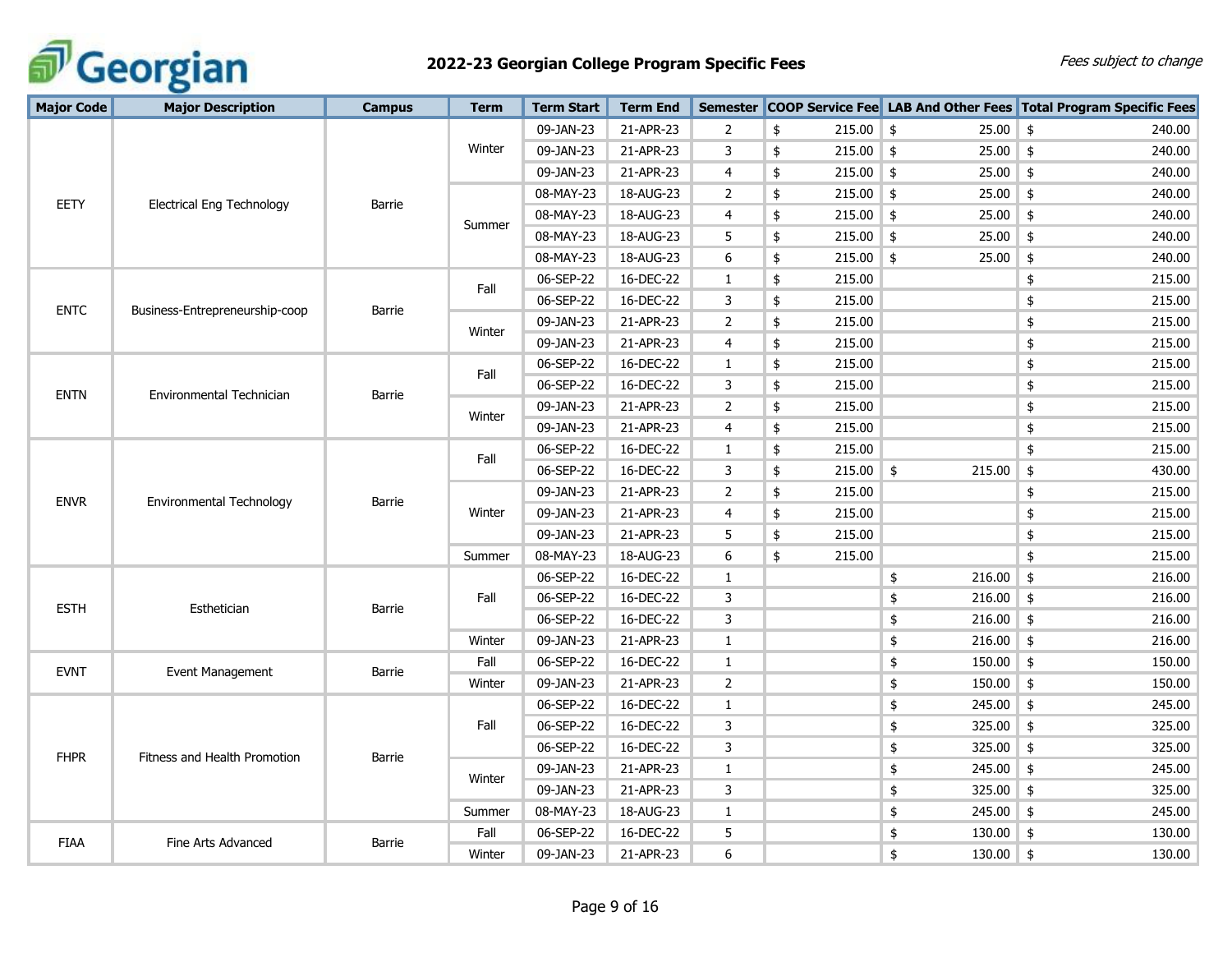

| <b>Major Code</b> | <b>Major Description</b>       | <b>Campus</b>          | <b>Term</b> | <b>Term Start</b> | <b>Term End</b> |                |                   |               |             | Semester COOP Service Fee LAB And Other Fees Total Program Specific Fees |
|-------------------|--------------------------------|------------------------|-------------|-------------------|-----------------|----------------|-------------------|---------------|-------------|--------------------------------------------------------------------------|
|                   |                                |                        |             | 06-SEP-22         | 16-DEC-22       | $\mathbf{1}$   |                   | \$            | $130.00$ \$ | 130.00                                                                   |
|                   |                                |                        | Fall        | 06-SEP-22         | 16-DEC-22       | 3              |                   | \$            | $130.00$ \$ | 130.00                                                                   |
| <b>FIAR</b>       | Fine Arts                      | Barrie                 |             | 09-JAN-23         | 21-APR-23       | $\overline{2}$ |                   | \$            | 130.00      | 130.00<br>$\frac{1}{2}$                                                  |
|                   |                                |                        | Winter      | 09-JAN-23         | 21-APR-23       | $\overline{4}$ |                   | \$            | $130.00$ \$ | 130.00                                                                   |
|                   |                                |                        | Fall        | 06-SEP-22         | 16-DEC-22       | $\mathbf{1}$   |                   | \$            | 765.00 \$   | 765.00                                                                   |
| <b>FIRE</b>       | Pre-Service Firefighter Ed/Trn | Barrie                 | Winter      | 09-JAN-23         | 21-APR-23       | $\mathbf{1}$   |                   | \$            | 765.00 \$   | 765.00                                                                   |
|                   |                                |                        | Summer      | 08-MAY-23         | 25-AUG-23       | 3              |                   | \$            | 150.00      | $\frac{1}{2}$<br>150.00                                                  |
| <b>FLIE</b>       | <b>Flight Services</b>         | <b>Barrie</b>          | Fall        | 06-SEP-22         | 16-DEC-22       | $\mathbf{1}$   |                   | $\pmb{\$}$    | 500.00      | $\frac{1}{2}$<br>500.00                                                  |
|                   |                                |                        | Winter      | 09-JAN-23         | 21-APR-23       | $\overline{2}$ |                   | \$            | 500.00      | 500.00<br>$\frac{1}{2}$                                                  |
|                   |                                | <b>Barrie</b>          | Fall        | 06-SEP-22         | 16-DEC-22       | 1              |                   | \$            | 1,450.00    | $\frac{4}{5}$<br>1,450.00                                                |
|                   |                                | <b>ILAC Toronto</b>    |             | 06-SEP-22         | 16-DEC-22       | $\mathbf{1}$   |                   | \$            | 1,450.00    | $\frac{1}{2}$<br>1,450.00                                                |
| <b>GBMT</b>       |                                | Barrie                 | Winter      | 09-JAN-23         | 21-APR-23       | $\mathbf{1}$   |                   | \$            | 1,450.00    | $\frac{4}{5}$<br>1,450.00                                                |
|                   | Global Business Management     | <b>ILAC Toronto</b>    |             | 09-JAN-23         | 21-APR-23       | $\mathbf{1}$   |                   | \$            | 1,450.00    | $\frac{4}{5}$<br>1,450.00                                                |
|                   |                                | Barrie                 | Summer      | 08-MAY-23         | 18-AUG-23       | $\mathbf{1}$   |                   | \$            | 1,450.00    | $\frac{4}{5}$<br>1,450.00                                                |
|                   |                                | <b>ILAC Toronto</b>    |             | 08-MAY-23         | 18-AUG-23       | 1              |                   | $\pmb{\$}$    | 1,450.00    | $\frac{1}{2}$<br>1,450.00                                                |
| <b>GLFI</b>       | Golf Industry Management       | Barrie                 | Fall        | 06-SEP-22         | 16-DEC-22       | 1              | 215.00<br>\$      | \$            | 100.00      | $\frac{1}{2}$<br>315.00                                                  |
|                   |                                |                        | Winter      | 09-JAN-23         | 21-APR-23       | $\overline{2}$ | \$<br>215.00      | $\frac{1}{2}$ | 100.00      | 315.00<br>$\frac{1}{2}$                                                  |
|                   |                                |                        |             | 06-SEP-22         | 16-DEC-22       | $\mathbf{1}$   |                   | \$            | 90.00       | 90.00<br>\$                                                              |
|                   |                                |                        | Fall        | 06-SEP-22         | 16-DEC-22       | 3              |                   | \$            | $240.00$ \$ | 240.00                                                                   |
| <b>GRDE</b>       | Graphic Design                 | <b>Barrie Downtown</b> |             | 06-SEP-22         | 16-DEC-22       | 5              |                   | \$            | 240.00      | $\frac{1}{2}$<br>240.00                                                  |
|                   |                                |                        |             | 09-JAN-23         | 21-APR-23       | $\overline{2}$ |                   | \$            | $60.00$ \$  | 60.00                                                                    |
|                   |                                |                        | Winter      | 09-JAN-23         | 21-APR-23       | 4              |                   | \$            | $60.00$ \$  | 60.00                                                                    |
|                   |                                |                        |             | 09-JAN-23         | 21-APR-23       | 6              |                   | \$            | $60.00$ \$  | 60.00                                                                    |
|                   |                                |                        | Fall        | 06-SEP-22         | 16-DEC-22       | 1              |                   | \$            | $90.00$ \$  | 90.00                                                                    |
| <b>GRDP</b>       | Graphic Design Production      | Barrie Downtown        |             | 06-SEP-22         | 16-DEC-22       | 3              |                   | \$            | 240.00      | \$<br>240.00                                                             |
|                   |                                |                        | Winter      | 09-JAN-23         | 21-APR-23       | $\overline{2}$ |                   | \$            | 60.00       | $\frac{1}{2}$<br>60.00                                                   |
|                   |                                |                        |             | 09-JAN-23         | 21-APR-23       | 4              |                   | \$            | $60.00$ \$  | 60.00                                                                    |
|                   |                                |                        |             | 06-SEP-22         | 16-DEC-22       | 3              | 215.00<br>\$      | $\frac{1}{2}$ | 150.00      | $\frac{1}{2}$<br>365.00                                                  |
|                   |                                |                        |             | 06-SEP-22         | 16-DEC-22       | 3              | 215.00<br>\$      | $\frac{1}{2}$ | 150.00      | $\frac{1}{2}$<br>365.00                                                  |
|                   |                                |                        | Fall        | 06-SEP-22         | 16-DEC-22       | 4              | \$<br>$215.00$ \$ |               | $150.00$ \$ | 365.00                                                                   |
|                   |                                |                        |             | 06-SEP-22         | 16-DEC-22       | 5              | \$<br>$215.00$ \$ |               | 150.00      | 365.00<br>$\frac{1}{2}$                                                  |
| <b>HADM</b>       | Hosp Admin - Hotel and Resort  | <b>Barrie</b>          |             | 06-SEP-22         | 16-DEC-22       | 5              | \$<br>215.00      | \$            | 150.00      | $\frac{1}{2}$<br>365.00                                                  |
|                   |                                |                        |             | 09-JAN-23         | 21-APR-23       | 4              | \$<br>$215.00$ \$ |               | $150.00$ \$ | 365.00                                                                   |
|                   |                                |                        |             | 09-JAN-23         | 21-APR-23       | $\overline{4}$ | \$<br>215.00      | $\frac{1}{2}$ | 150.00      | $\frac{1}{2}$<br>365.00                                                  |
|                   |                                |                        | Winter      | 09-JAN-23         | 21-APR-23       | 5              | \$<br>$215.00$ \$ |               | $150.00$ \$ | 365.00                                                                   |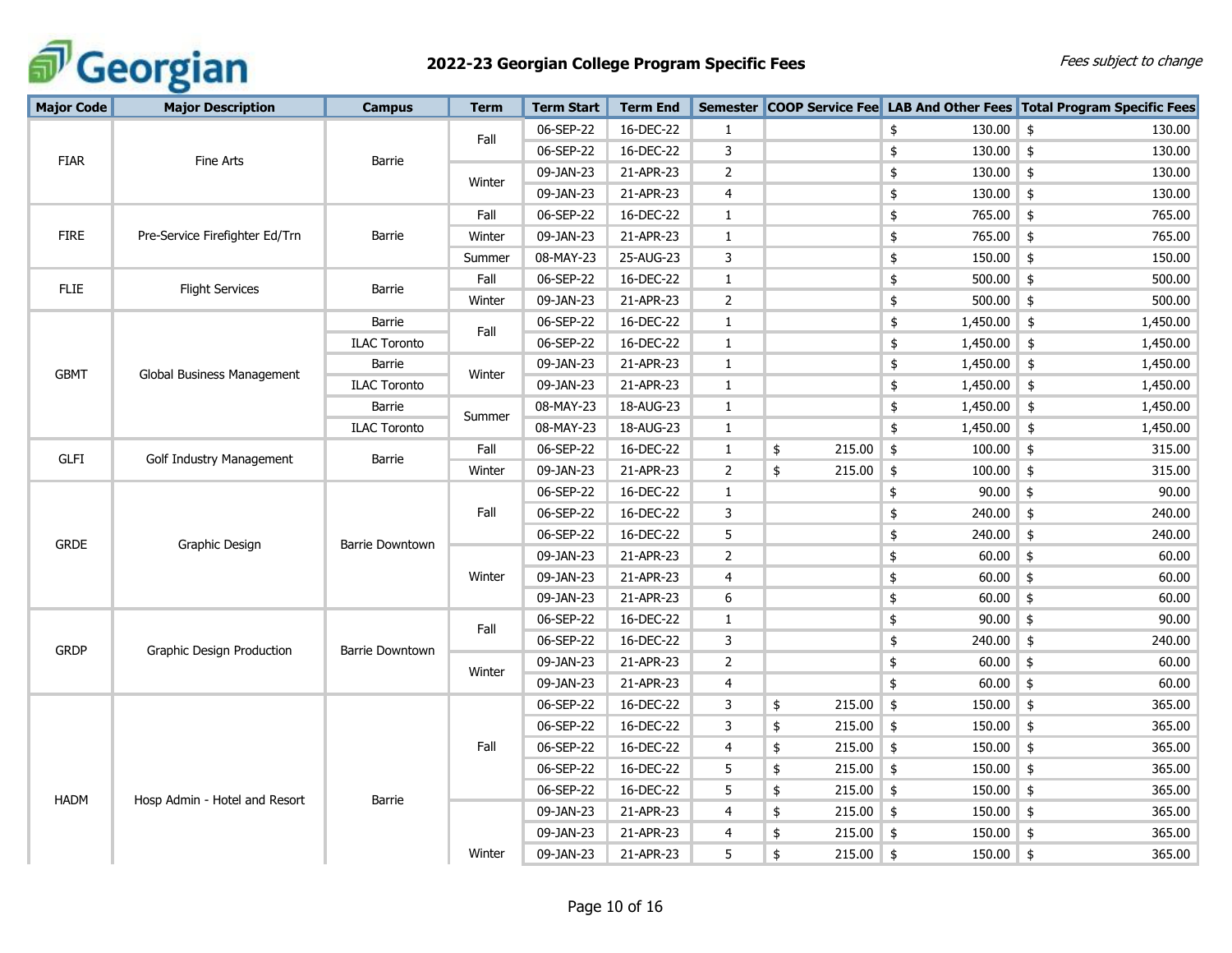

| <b>Major Code</b> | <b>Major Description</b>       | <b>Campus</b>       | <b>Term</b> | <b>Term Start</b> | <b>Term End</b> |                |                   |                              | Semester COOP Service Fee LAB And Other Fees Total Program Specific Fees |
|-------------------|--------------------------------|---------------------|-------------|-------------------|-----------------|----------------|-------------------|------------------------------|--------------------------------------------------------------------------|
|                   |                                |                     |             | 09-JAN-23         | 21-APR-23       | 6              | \$<br>215.00      | $\frac{4}{5}$<br>150.00      | $\frac{1}{2}$<br>365.00                                                  |
|                   |                                |                     |             | 09-JAN-23         | 21-APR-23       | 6              | 215.00<br>\$      | 150.00<br>$\frac{1}{2}$      | $\frac{4}{5}$<br>365.00                                                  |
|                   |                                | Barrie              |             | 06-SEP-22         | 16-DEC-22       | $\mathbf{1}$   |                   | 144.00<br>\$                 | $\frac{1}{2}$<br>144.00                                                  |
| <b>HBSN</b>       | Honours Bach Science Nursing   | Owen Sound          | Fall        | 06-SEP-22         | 16-DEC-22       | $\mathbf{1}$   |                   | \$<br>$144.00$ \$            | 144.00                                                                   |
|                   |                                | Barrie              | Winter      | 09-JAN-23         | 21-APR-23       | $\overline{2}$ |                   | \$<br>194.00                 | \$<br>194.00                                                             |
|                   |                                | Owen Sound          |             | 09-JAN-23         | 21-APR-23       | 2              |                   | \$<br>194.00                 | \$<br>194.00                                                             |
|                   |                                |                     |             | 06-SEP-22         | 16-DEC-22       | $\mathbf{1}$   | 215.00<br>\$      | $\frac{1}{2}$<br>150.00      | \$<br>365.00                                                             |
|                   |                                |                     |             | 06-SEP-22         | 16-DEC-22       | $\overline{2}$ | 215.00<br>\$      | \$<br>150.00                 | \$<br>365.00                                                             |
|                   |                                | Barrie              |             | 06-SEP-22         | 16-DEC-22       | 3              | 215.00<br>\$      | \$<br>150.00                 | \$<br>365.00                                                             |
|                   |                                |                     | Fall        | 06-SEP-22         | 16-DEC-22       | 3              | \$<br>215.00      | 150.00<br>$\frac{1}{2}$      | \$<br>365.00                                                             |
|                   |                                |                     |             | 06-SEP-22         | 16-DEC-22       | 4              | \$<br>215.00      | 150.00<br>$\frac{1}{2}$      | \$<br>365.00                                                             |
|                   |                                | Muskoka             |             | 06-SEP-22         | 16-DEC-22       | 4              | \$<br>215.00      | \$<br>150.00                 | \$<br>365.00                                                             |
|                   |                                | South Georgian Bay  |             | 06-SEP-22         | 16-DEC-22       | $\mathbf{1}$   | \$<br>215.00      | $\vert$ \$<br>150.00         | \$<br>365.00                                                             |
| <b>HHRO</b>       | Hosp-Hotel and Resort Ops Mgmt |                     |             | 09-JAN-23         | 21-APR-23       | $\mathbf{1}$   | 215.00<br>\$      | 150.00<br>\$                 | 365.00<br>\$                                                             |
|                   |                                |                     |             | 09-JAN-23         | 21-APR-23       | $\overline{2}$ | 215.00<br>\$      | 150.00<br>\$                 | 365.00<br>\$                                                             |
|                   |                                | Barrie              | Winter      | 09-JAN-23         | 21-APR-23       | 3              | 215.00<br>\$      | $150.00$ \$<br>$\frac{4}{5}$ | 365.00                                                                   |
|                   |                                |                     |             | 09-JAN-23         | 21-APR-23       | 4              | \$<br>215.00      | $\frac{1}{2}$<br>$150.00$ \$ | 365.00                                                                   |
|                   |                                |                     |             | 09-JAN-23         | 21-APR-23       | 4              | \$<br>215.00      | \$<br>150.00                 | \$<br>365.00                                                             |
|                   |                                | South Georgian Bay  |             | 09-JAN-23         | 21-APR-23       | $\overline{2}$ | \$<br>215.00      | 150.00<br>$\vert$ \$         | $\frac{1}{2}$<br>365.00                                                  |
|                   |                                | Barrie              | Summer      | 08-MAY-23         | 18-AUG-23       | $\mathbf{1}$   | 215.00<br>\$      | 150.00<br>$\frac{1}{2}$      | \$<br>365.00                                                             |
|                   |                                |                     |             | 08-MAY-23         | 18-AUG-23       | $\overline{2}$ | \$<br>215.00      | \$<br>150.00                 | \$<br>365.00                                                             |
|                   |                                |                     | Fall        | 06-SEP-22         | 16-DEC-22       | $\mathbf{1}$   | \$<br>215.00      | $\frac{1}{2}$<br>75.00       | $\frac{1}{2}$<br>290.00                                                  |
| <b>HRAC</b>       | Heat/Ref/Air Cond Technician   | Barrie              | Winter      | 09-JAN-23         | 21-APR-23       | $\overline{2}$ | \$<br>$215.00$ \$ | 75.00                        | \$<br>290.00                                                             |
|                   |                                |                     |             | 09-JAN-23         | 21-APR-23       | 4              | \$<br>$215.00$ \$ | 75.00                        | \$<br>290.00                                                             |
|                   |                                |                     | Summer      | 08-MAY-23         | 18-AUG-23       | 3              | \$<br>$215.00$ \$ | 75.00                        | \$<br>290.00                                                             |
|                   |                                | Barrie              |             | 06-SEP-22         | 16-DEC-22       | $\mathbf{1}$   | 215.00<br>\$      |                              | \$<br>215.00                                                             |
|                   |                                |                     | Fall        | 06-SEP-22         | 16-DEC-22       | $\overline{2}$ | 215.00<br>\$      |                              | \$<br>215.00                                                             |
|                   |                                | <b>ILAC Toronto</b> |             | 06-SEP-22         | 16-DEC-22       | $\mathbf{1}$   | \$<br>215.00      |                              | \$<br>215.00                                                             |
|                   |                                |                     |             | 06-SEP-22         | 16-DEC-22       | $\overline{2}$ | \$<br>215.00      |                              | 215.00<br>\$                                                             |
|                   |                                |                     |             | 09-JAN-23         | 21-APR-23       | $\mathbf{1}$   | \$<br>215.00      |                              | \$<br>215.00                                                             |
| <b>HRMN</b>       | Human Resources Management     | Barrie              | Winter      | 09-JAN-23         | 21-APR-23       | $\overline{2}$ | \$<br>215.00      |                              | \$<br>215.00                                                             |
|                   |                                | <b>ILAC Toronto</b> |             | 09-JAN-23         | 21-APR-23       | $\mathbf{1}$   | \$<br>215.00      |                              | \$<br>215.00                                                             |
|                   |                                |                     |             | 09-JAN-23         | 21-APR-23       | $\overline{2}$ | \$<br>215.00      |                              | \$<br>215.00                                                             |
|                   |                                | Barrie              |             | 08-MAY-23         | 18-AUG-23       | $\mathbf{1}$   | \$<br>215.00      |                              | \$<br>215.00                                                             |
|                   |                                |                     | Summer      | 08-MAY-23         | 18-AUG-23       | $\overline{2}$ | \$<br>215.00      |                              | \$<br>215.00                                                             |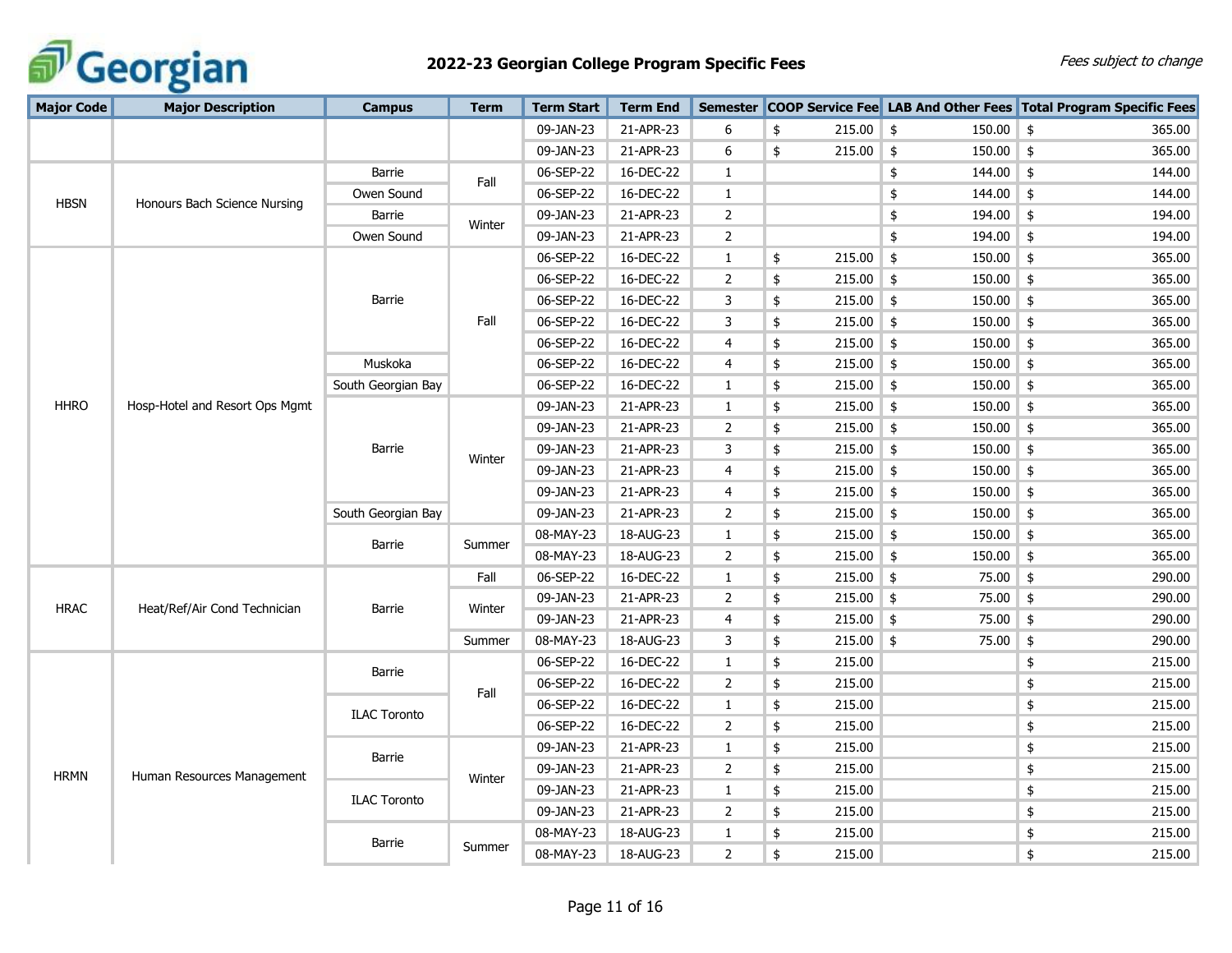

| <b>Major Code</b> | <b>Major Description</b>            | <b>Campus</b>       | <b>Term</b> | <b>Term Start</b> | <b>Term End</b> | <b>Semester</b> |                   |                         | <b>COOP Service Fee LAB And Other Fees Total Program Specific Fees</b> |
|-------------------|-------------------------------------|---------------------|-------------|-------------------|-----------------|-----------------|-------------------|-------------------------|------------------------------------------------------------------------|
|                   |                                     | <b>ILAC Toronto</b> |             | 08-MAY-23         | 18-AUG-23       | $\mathbf{1}$    | \$<br>215.00      |                         | 215.00<br>\$                                                           |
| <b>HRMN</b>       | Human Resources Management          |                     |             | 08-MAY-23         | 18-AUG-23       | $\overline{2}$  | \$<br>215.00      |                         | 215.00<br>\$                                                           |
|                   |                                     |                     |             | 06-SEP-22         | 16-DEC-22       | $\mathbf{1}$    | \$<br>215.00      |                         | \$<br>215.00                                                           |
| ICSD              | Indigenous Comm and Social Dev      | Barrie              | Fall        | 06-SEP-22         | 16-DEC-22       | 3               | \$<br>215.00      |                         | \$<br>215.00                                                           |
|                   |                                     |                     | Winter      | 09-JAN-23         | 21-APR-23       | $\overline{2}$  | \$<br>215.00      |                         | 215.00<br>\$                                                           |
|                   |                                     |                     |             | 09-JAN-23         | 21-APR-23       | 4               | \$<br>215.00      |                         | \$<br>215.00                                                           |
|                   |                                     |                     | Fall        | 06-SEP-22         | 16-DEC-22       | $\mathbf{1}$    | 215.00<br>\$      | 50.00<br>$\frac{4}{5}$  | $\frac{1}{2}$<br>265.00                                                |
| <b>IMDW</b>       | Interactive Media Design - Web      | Barrie              |             | 06-SEP-22         | 16-DEC-22       | 3               | \$<br>215.00      | 50.00<br>$\frac{4}{5}$  | $\frac{1}{2}$<br>265.00                                                |
|                   |                                     |                     | Winter      | 09-JAN-23         | 21-APR-23       | $\overline{2}$  | \$<br>215.00      | $\frac{4}{5}$<br>50.00  | \$<br>265.00                                                           |
|                   |                                     |                     |             | 09-JAN-23         | 21-APR-23       | 4               | $215.00$ \$<br>\$ | 50.00                   | $\frac{1}{2}$<br>265.00                                                |
|                   |                                     |                     | Fall        | 06-SEP-22         | 16-DEC-22       | $\mathbf{1}$    |                   | $30.00$ \$<br>\$        | 30.00                                                                  |
| <b>INDC</b>       | <b>Interior Decorating</b>          | Barrie              |             | 06-SEP-22         | 16-DEC-22       | 3               |                   | \$<br>$30.00$ \$        | 30.00                                                                  |
|                   |                                     |                     | Winter      | 09-JAN-23         | 21-APR-23       | $\overline{2}$  |                   | $30.00$ \$<br>\$        | 30.00                                                                  |
|                   |                                     |                     |             | 09-JAN-23         | 21-APR-23       | $\overline{4}$  |                   | \$<br>30.00             | 30.00<br>\$                                                            |
|                   |                                     |                     | Fall        | 06-SEP-22         | 16-DEC-22       | $\mathbf{1}$    | 215.00<br>\$      |                         | 215.00<br>\$                                                           |
|                   |                                     |                     |             | 06-SEP-22         | 16-DEC-22       | $\overline{2}$  | 215.00<br>\$      |                         | \$<br>215.00                                                           |
| <b>INSS</b>       | <b>Information Systems Security</b> | <b>Barrie</b>       | Winter      | 09-JAN-23         | 21-APR-23       | $\mathbf{1}$    | \$<br>215.00      |                         | 215.00<br>\$                                                           |
|                   |                                     |                     |             | 09-JAN-23         | 21-APR-23       | $\overline{2}$  | \$<br>215.00      |                         | \$<br>215.00                                                           |
|                   |                                     |                     | Summer      | 08-MAY-23         | 18-AUG-23       | $\mathbf{1}$    | \$<br>215.00      |                         | $\pmb{\$}$<br>215.00                                                   |
|                   |                                     |                     |             | 08-MAY-23         | 18-AUG-23       | $\overline{2}$  | \$<br>215.00      |                         | \$<br>215.00                                                           |
|                   |                                     |                     | Fall        | 06-SEP-22         | 16-DEC-22       | 1               | \$<br>$215.00$ \$ | 100.00                  | $\boldsymbol{\mathsf{\$}}$<br>315.00                                   |
|                   |                                     |                     |             | 06-SEP-22         | 16-DEC-22       | 3               | 215.00<br>\$      | $\frac{1}{2}$<br>100.00 | $\frac{1}{2}$<br>315.00                                                |
|                   |                                     |                     |             | 09-JAN-23         | 21-APR-23       | $\mathbf{1}$    | \$<br>215.00      | $\frac{1}{2}$<br>100.00 | $\frac{1}{2}$<br>315.00                                                |
| <b>METR</b>       | ElectromechEngTcy-Mechatronics      | Barrie              | Winter      | 09-JAN-23         | 21-APR-23       | $\overline{2}$  | \$<br>215.00      | $\frac{1}{2}$<br>100.00 | $\frac{1}{2}$<br>315.00                                                |
|                   |                                     |                     |             | 09-JAN-23         | 21-APR-23       | 4               | \$<br>$215.00$ \$ | 100.00                  | $\frac{1}{2}$<br>315.00                                                |
|                   |                                     |                     | Summer      | 08-MAY-23         | 18-AUG-23       | $\overline{2}$  | \$<br>$215.00$ \$ | $100.00$ \$             | 315.00                                                                 |
|                   |                                     |                     |             | 08-MAY-23         | 18-AUG-23       | 5               | \$<br>$215.00$ \$ | $100.00$ \$             | 315.00                                                                 |
|                   |                                     |                     |             | 06-SEP-22         | 16-DEC-22       | $\mathbf{1}$    | \$<br>$215.00$ \$ | $82.00$ \$              | 297.00                                                                 |
| <b>METY</b>       | Mechanical Engineering Technol      | Barrie              | Fall        | 06-SEP-22         | 16-DEC-22       | 3               | \$<br>$215.00$ \$ | 12.00                   | $\frac{1}{2}$<br>227.00                                                |
|                   |                                     |                     |             | 06-SEP-22         | 16-DEC-22       | 3               | \$<br>$215.00$ \$ | 12.00                   | $\frac{1}{2}$<br>227.00                                                |
|                   |                                     |                     |             | 09-JAN-23         | 21-APR-23       | $\mathbf{1}$    | \$<br>$215.00$ \$ | $82.00$ \$              | 297.00                                                                 |
|                   |                                     |                     | Winter      | 09-JAN-23         | 21-APR-23       | $\overline{2}$  | \$<br>$215.00$ \$ | 12.00                   | $\frac{1}{2}$<br>227.00                                                |
|                   |                                     |                     |             | 09-JAN-23         | 21-APR-23       | $\overline{4}$  | \$<br>$215.00$ \$ | $12.00$ \$              | 227.00                                                                 |
|                   |                                     |                     |             | 09-JAN-23         | 21-APR-23       | $\overline{4}$  | \$<br>$215.00$ \$ | $12.00$ \$              | 227.00                                                                 |
|                   |                                     |                     |             | 08-MAY-23         | 18-AUG-23       | $\overline{2}$  | \$<br>$215.00$ \$ | $12.00$ \$              | 227.00                                                                 |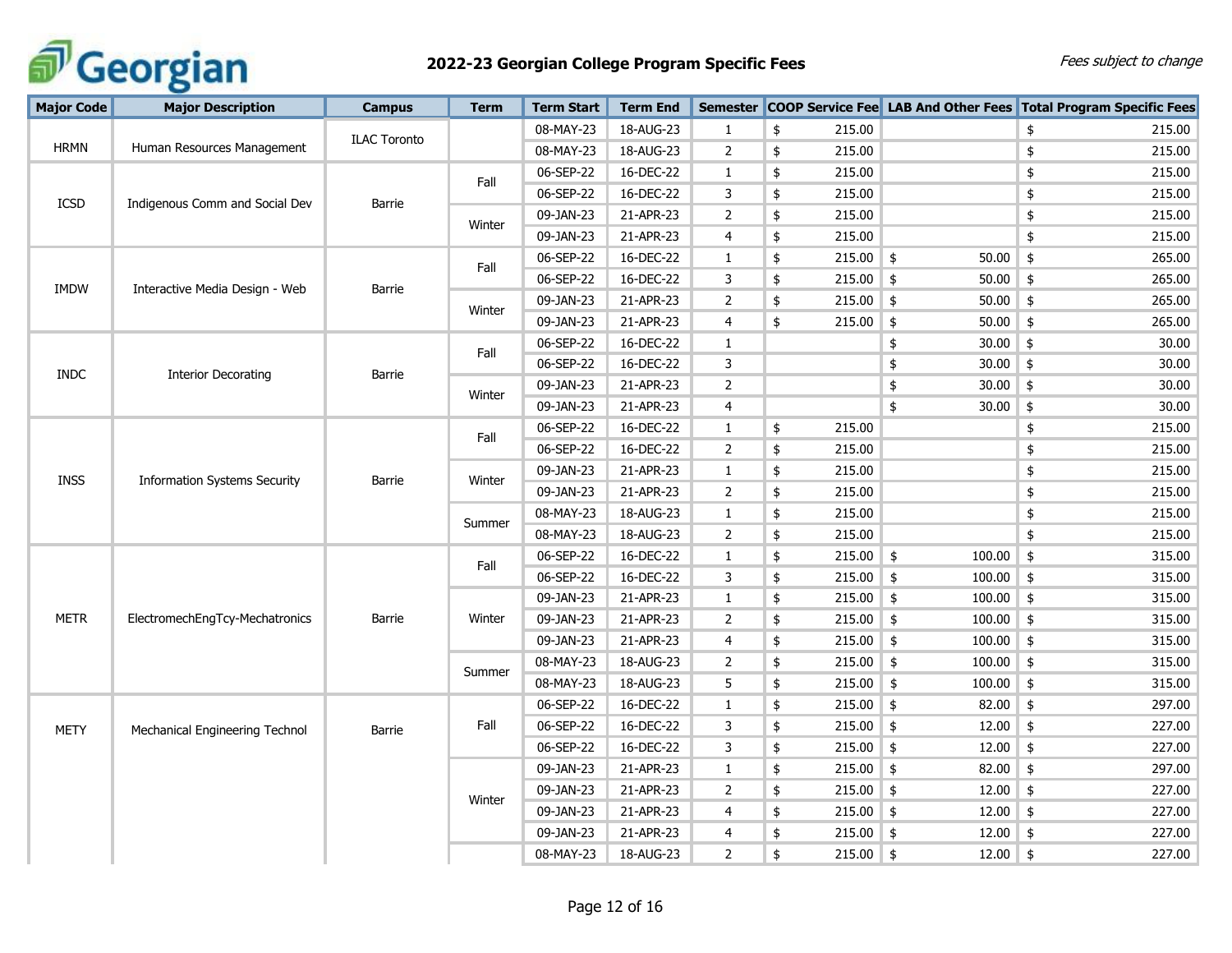

| <b>Major Code</b> | <b>Major Description</b>       | <b>Campus</b> | <b>Term</b> | <b>Term Start</b>                           | <b>Term End</b> |                |              |             |                              | Semester COOP Service Fee LAB And Other Fees Total Program Specific Fees                                                                                                                                          |
|-------------------|--------------------------------|---------------|-------------|---------------------------------------------|-----------------|----------------|--------------|-------------|------------------------------|-------------------------------------------------------------------------------------------------------------------------------------------------------------------------------------------------------------------|
| METY              | Mechanical Engineering Technol |               |             | 08-MAY-23                                   | 18-AUG-23       | 5              | \$           | $215.00$ \$ | $12.00$ \$                   | 227.00                                                                                                                                                                                                            |
|                   |                                | Barrie        |             | 08-MAY-23                                   | 18-AUG-23       | 5              | \$           | $215.00$ \$ | $12.00$ \$                   | 227.00                                                                                                                                                                                                            |
|                   |                                |               | Summer      | 08-MAY-23                                   | 18-AUG-23       | 6              | \$           | $215.00$ \$ | 12.00                        | \$<br>227.00                                                                                                                                                                                                      |
|                   |                                |               |             | 08-MAY-23                                   | 18-AUG-23       | 6              | \$           | $215.00$ \$ | $12.00$ \$                   | 227.00                                                                                                                                                                                                            |
|                   | Marine Technology - Navigation |               |             | 06-SEP-22                                   | 21-DEC-22       | $\mathbf{1}$   | \$           | 215.00      |                              | \$<br>215.00                                                                                                                                                                                                      |
|                   |                                |               | Fall        | 06-SEP-22                                   | 21-DEC-22       | 3              | \$           | 215.00      |                              | \$<br>215.00                                                                                                                                                                                                      |
|                   |                                | Owen Sound    |             | 09-JAN-23                                   | 28-APR-23       | $\overline{2}$ | \$           | 215.00      | $\frac{1}{2}$                | 215.00                                                                                                                                                                                                            |
| <b>MNAV</b>       |                                |               | Winter      | 09-JAN-23<br>28-APR-23<br>4<br>\$<br>215.00 |                 |                | \$<br>215.00 |             |                              |                                                                                                                                                                                                                   |
|                   |                                |               |             | 09-JAN-23                                   | 28-APR-23       | 5              | \$           | 215.00      |                              | $\pmb{\$}$<br>215.00                                                                                                                                                                                              |
|                   |                                |               | Summer      | 08-MAY-23                                   | 25-AUG-23       | 6              | \$           | 215.00      |                              | \$<br>215.00                                                                                                                                                                                                      |
|                   |                                |               | Fall        | 06-SEP-22                                   | 21-DEC-22       | $\mathbf{1}$   | \$           | 215.00      |                              | $\pmb{\$}$<br>215.00                                                                                                                                                                                              |
|                   |                                |               |             | 09-JAN-23                                   | 28-APR-23       | $\overline{2}$ | \$           | 215.00      |                              | $\pmb{\$}$<br>215.00                                                                                                                                                                                              |
| <b>MTCY</b>       |                                |               | Winter      | 09-JAN-23                                   | 28-APR-23       | 4              | \$           | 215.00      |                              | $\pmb{\$}$<br>215.00                                                                                                                                                                                              |
|                   | Marine Engineering Technology  | Owen Sound    |             | 09-JAN-23                                   | 28-APR-23       | 5              | \$           | 215.00      |                              | \$<br>215.00                                                                                                                                                                                                      |
|                   |                                |               | Summer      | 08-MAY-23                                   | 25-AUG-23       | 3              | \$           | 215.00      |                              | 215.00<br>\$                                                                                                                                                                                                      |
|                   |                                |               |             | 08-MAY-23                                   | 25-AUG-23       | 6              | \$           | 215.00      |                              | \$<br>215.00                                                                                                                                                                                                      |
|                   | Mech Techn-Precision Skills    |               |             | 06-SEP-22                                   | 16-DEC-22       | $\mathbf{1}$   | \$           | $215.00$ \$ | $170.00$ \$                  | 385.00                                                                                                                                                                                                            |
|                   |                                |               | Fall        | 06-SEP-22                                   | 16-DEC-22       | $\overline{2}$ | \$           | 215.00      | $170.00$ \$<br>$\frac{1}{2}$ | 385.00                                                                                                                                                                                                            |
|                   |                                |               |             | 06-SEP-22                                   | 16-DEC-22       | 3              | \$           | 215.00      | $\frac{1}{2}$<br>170.00 \$   | 385.00                                                                                                                                                                                                            |
| <b>MTPS</b>       |                                | Barrie        |             | 06-SEP-22                                   | 16-DEC-22       | 4              | \$           | 215.00      | $\frac{1}{2}$<br>170.00      | $\frac{1}{2}$<br>385.00                                                                                                                                                                                           |
|                   |                                |               | Winter      | 09-JAN-23                                   | 21-APR-23       | $\overline{2}$ | \$           | 215.00      | $\frac{1}{2}$<br>$170.00$ \$ | 385.00<br>\$<br>385.00<br>\$<br>385.00<br>\$<br>385.00<br>30.00<br>30.00<br>30.00<br>215.00<br>\$<br>\$<br>215.00<br>215.00<br>\$<br>215.00<br>\$<br>\$<br>215.00<br>\$<br>215.00<br>\$<br>215.00<br>\$<br>215.00 |
|                   |                                |               |             | 09-JAN-23                                   | 21-APR-23       | 4              | \$           | 215.00      | $\frac{1}{2}$<br>170.00      |                                                                                                                                                                                                                   |
|                   |                                |               | Summer      | 08-MAY-23                                   | 18-AUG-23       | $\mathbf{1}$   | \$           | 215.00      | $\frac{1}{2}$<br>170.00      |                                                                                                                                                                                                                   |
|                   |                                |               |             | 08-MAY-23                                   | 18-AUG-23       | 3              | \$           | 215.00      | $\frac{1}{2}$<br>170.00      |                                                                                                                                                                                                                   |
|                   |                                | Barrie        | Fall        | 06-SEP-22                                   | 16-DEC-22       | $\mathbf{1}$   |              |             | $30.00$ \$<br>\$             |                                                                                                                                                                                                                   |
| <b>MUSM</b>       | Museum and Gallery Studies     |               | Winter      | 09-JAN-23                                   | 21-APR-23       | $\overline{2}$ |              |             | $30.00$ \$<br>\$             |                                                                                                                                                                                                                   |
|                   |                                |               | Summer      | 08-MAY-23                                   | 18-AUG-23       | 3              |              |             | \$<br>$30.00$ \$             |                                                                                                                                                                                                                   |
| <b>OFEC</b>       | Office Admin-Executive (co-op) | Barrie        | Fall        | 06-SEP-22                                   | 16-DEC-22       | 1              | \$           | 215.00      |                              |                                                                                                                                                                                                                   |
|                   |                                |               |             | 06-SEP-22                                   | 16-DEC-22       | 3              | \$           | 215.00      |                              |                                                                                                                                                                                                                   |
|                   |                                | Owen Sound    |             | 06-SEP-22                                   | 16-DEC-22       | $\mathbf{1}$   | \$           | 215.00      |                              |                                                                                                                                                                                                                   |
|                   |                                |               |             | 06-SEP-22                                   | 16-DEC-22       | 3              | \$           | 215.00      |                              |                                                                                                                                                                                                                   |
|                   |                                | Barrie        |             | 09-JAN-23                                   | 21-APR-23       | $\overline{2}$ | \$           | 215.00      |                              |                                                                                                                                                                                                                   |
|                   |                                |               | Winter      | 09-JAN-23                                   | 21-APR-23       | 4              | \$           | 215.00      |                              |                                                                                                                                                                                                                   |
|                   |                                | Owen Sound    |             | 09-JAN-23                                   | 21-APR-23       | $\overline{2}$ | \$           | 215.00      |                              |                                                                                                                                                                                                                   |
|                   |                                |               |             | 09-JAN-23                                   | 21-APR-23       | 4              | \$           | 215.00      |                              |                                                                                                                                                                                                                   |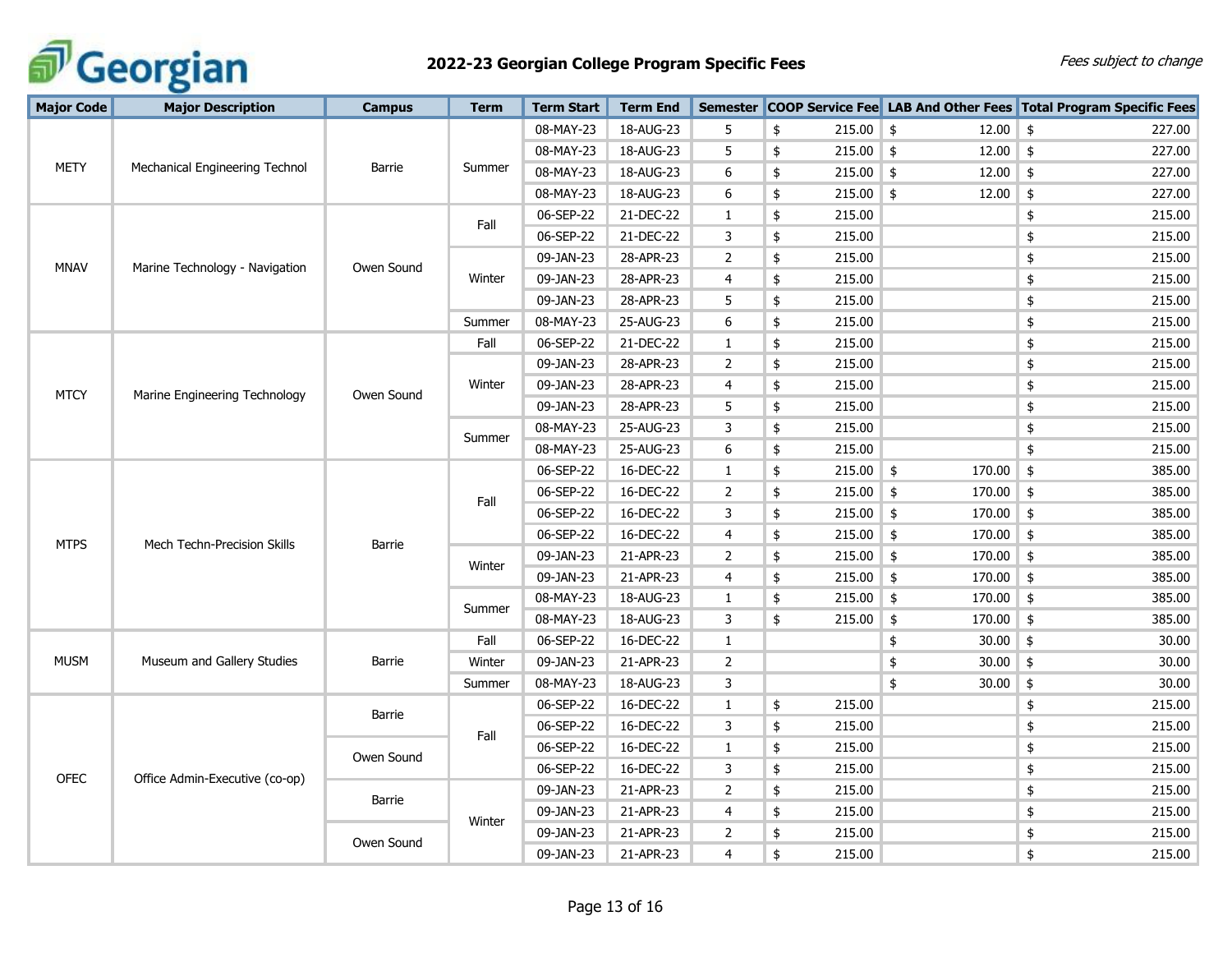

| <b>Major Code</b> | <b>Major Description</b>       | <b>Campus</b> | <b>Term</b> | <b>Term Start</b> | <b>Term End</b> |                |              |                   | Semester COOP Service Fee LAB And Other Fees Total Program Specific Fees |  |
|-------------------|--------------------------------|---------------|-------------|-------------------|-----------------|----------------|--------------|-------------------|--------------------------------------------------------------------------|--|
|                   | Opticianry                     |               |             | 06-SEP-22         | 16-DEC-22       | $\mathbf{1}$   | \$<br>215.00 |                   | \$<br>215.00                                                             |  |
|                   |                                | Barrie        | Fall        | 06-SEP-22         | 16-DEC-22       | 3              | 215.00<br>\$ |                   | 215.00<br>\$                                                             |  |
|                   |                                |               |             | 06-SEP-22         | 16-DEC-22       | 3              | 215.00<br>\$ |                   | 215.00<br>\$                                                             |  |
|                   |                                |               |             | 09-JAN-23         | 21-APR-23       | $\mathbf{1}$   | \$<br>215.00 |                   | 215.00<br>\$                                                             |  |
| OPTI              |                                |               | Winter      | 09-JAN-23         | 21-APR-23       | $\mathbf{2}$   | \$<br>215.00 |                   | \$<br>215.00                                                             |  |
|                   |                                |               |             | 09-JAN-23         | 21-APR-23       | 4              | \$<br>215.00 |                   | \$<br>215.00                                                             |  |
|                   |                                |               |             | 09-JAN-23         | 21-APR-23       | 4              | 215.00<br>\$ |                   | \$<br>215.00                                                             |  |
|                   |                                |               | Summer      | 08-MAY-23         | 18-AUG-23       | $\overline{2}$ | \$<br>215.00 |                   | \$<br>215.00                                                             |  |
|                   |                                |               | Fall        | 06-SEP-22         | 16-DEC-22       | $\mathbf{1}$   |              | 50.00<br>\$       | \$<br>50.00                                                              |  |
| <b>PARA</b>       | Paramedic                      |               |             | 06-SEP-22         | 16-DEC-22       | 3              |              | $50.00$ \$<br>\$  | 50.00                                                                    |  |
|                   |                                | Barrie        |             | 09-JAN-23         | 21-APR-23       | $\overline{2}$ |              | $50.00$ \$<br>\$  | 50.00                                                                    |  |
|                   |                                |               | Winter      | 09-JAN-23         | 21-APR-23       | 4              |              | $50.00$ \$<br>\$  | 50.00                                                                    |  |
|                   |                                | Barrie        | Fall        | 06-SEP-22         | 16-DEC-22       | $\mathbf{1}$   |              | \$<br>$50.00$ \$  | 50.00                                                                    |  |
| <b>PARM</b>       | Advanced Care Paramedic        |               | Winter      | 09-JAN-23         | 21-APR-23       | $\overline{2}$ |              | $50.00$ \$<br>\$  | 50.00                                                                    |  |
|                   |                                |               | Summer      | 08-MAY-23         | 18-AUG-23       | 3              |              | 50.00<br>\$       | 50.00<br>\$                                                              |  |
|                   |                                |               | Fall        | 06-SEP-22         | 16-DEC-22       | $\mathbf{1}$   | 215.00<br>\$ |                   | \$<br>215.00                                                             |  |
|                   |                                |               |             | 06-SEP-22         | 16-DEC-22       | $\overline{2}$ | \$<br>215.00 |                   | \$<br>215.00                                                             |  |
|                   |                                |               |             | 06-SEP-22         | 16-DEC-22       | 3              | \$<br>215.00 |                   | \$<br>215.00                                                             |  |
|                   |                                |               |             | 06-SEP-22         | 16-DEC-22       | 4              | \$<br>215.00 |                   | 215.00<br>\$                                                             |  |
|                   |                                |               |             | 06-SEP-22         | 16-DEC-22       | 5              | 215.00<br>\$ |                   | \$<br>215.00                                                             |  |
|                   |                                | Owen Sound    | Winter      | 09-JAN-23         | 21-APR-23       | $\mathbf{1}$   | \$<br>215.00 |                   | \$<br>215.00                                                             |  |
|                   | Power Engineering Technology   |               |             | 09-JAN-23         | 21-APR-23       | $\overline{2}$ | \$<br>215.00 |                   | \$<br>215.00                                                             |  |
| PETY              |                                |               |             | 09-JAN-23         | 21-APR-23       | 3              | 215.00<br>\$ |                   | \$<br>215.00                                                             |  |
|                   |                                |               |             | 09-JAN-23         | 21-APR-23       | 4              | \$<br>215.00 |                   | \$<br>215.00                                                             |  |
|                   |                                |               |             | 09-JAN-23         | 21-APR-23       | 5              | \$<br>215.00 |                   | \$<br>215.00                                                             |  |
|                   |                                |               | Summer      | 08-MAY-23         | 18-AUG-23       | $\mathbf{1}$   | \$<br>215.00 |                   | 215.00<br>\$                                                             |  |
|                   |                                |               |             | 08-MAY-23         | 18-AUG-23       | $\overline{2}$ | 215.00<br>\$ |                   | 215.00<br>\$                                                             |  |
|                   |                                |               |             | 08-MAY-23         | 18-AUG-23       | 3              | \$<br>215.00 |                   | \$<br>215.00                                                             |  |
|                   |                                |               |             | 08-MAY-23         | 18-AUG-23       | 4              | \$<br>215.00 |                   | \$<br>215.00                                                             |  |
|                   |                                |               |             | 08-MAY-23         | 18-AUG-23       | 5              | \$<br>215.00 |                   | \$<br>215.00                                                             |  |
| <b>PNRS</b>       | Practical Nursing (2.5 yr dip) | Barrie        | Fall        | 06-SEP-22         | 16-DEC-22       | $\mathbf{1}$   |              | $50.00$ \$<br>\$  | 50.00                                                                    |  |
|                   |                                |               |             | 06-SEP-22         | 16-DEC-22       | 3              |              | 108.00<br>\$      | \$<br>108.00                                                             |  |
|                   |                                |               |             | 06-SEP-22         | 16-DEC-22       | 5              |              | $50.00$ \$<br>\$  | 50.00                                                                    |  |
|                   |                                |               |             | 06-SEP-22         | 16-DEC-22       | $\mathbf{1}$   |              | $50.00$ \$<br>\$  | 50.00                                                                    |  |
|                   |                                | Owen Sound    | Fall        | 06-SEP-22         | 16-DEC-22       | 3              |              | \$<br>$108.00$ \$ | 108.00                                                                   |  |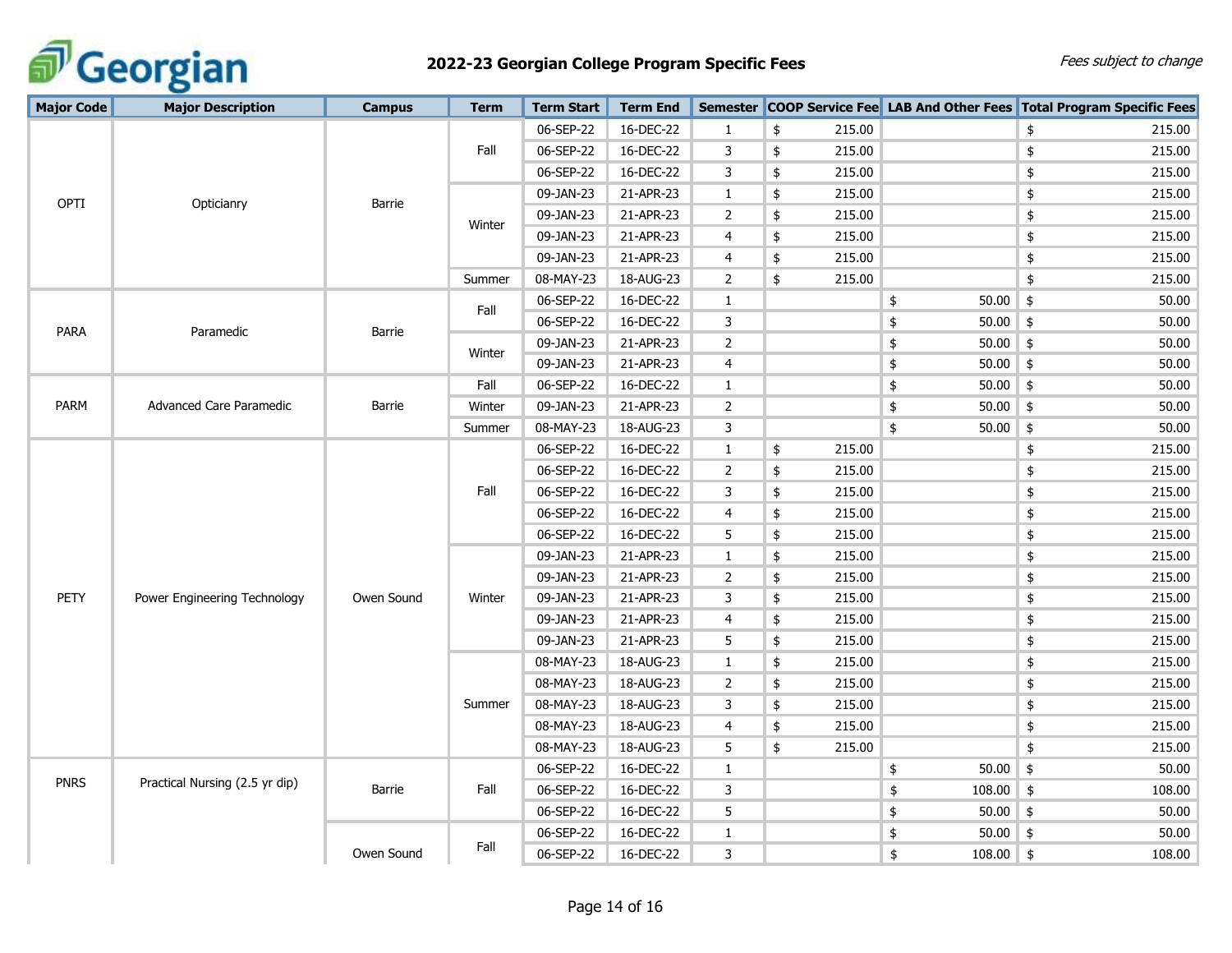

| <b>Major Code</b> | <b>Major Description</b>       | <b>Campus</b>        | <b>Term</b> | <b>Term Start</b> | <b>Term End</b> |                |                   |                         | Semester COOP Service Fee LAB And Other Fees Total Program Specific Fees |
|-------------------|--------------------------------|----------------------|-------------|-------------------|-----------------|----------------|-------------------|-------------------------|--------------------------------------------------------------------------|
|                   |                                |                      |             | 06-SEP-22         | 16-DEC-22       | 5              |                   | 50.00<br>\$             | $\frac{4}{5}$<br>50.00                                                   |
|                   |                                | Orangeville          |             | 06-SEP-22         | 16-DEC-22       | 3              |                   | $108.00$ \$<br>\$       | 108.00                                                                   |
|                   |                                |                      |             | 09-JAN-23         | 21-APR-23       | $\mathbf{1}$   |                   | 50.00<br>\$             | \$<br>50.00                                                              |
|                   |                                |                      | Winter      | 09-JAN-23         | 21-APR-23       | $\overline{2}$ |                   | $108.00$ \$<br>\$       | 108.00                                                                   |
|                   | Practical Nursing (2.5 yr dip) | Barrie               |             | 09-JAN-23         | 21-APR-23       | 3              |                   | $108.00$ \$<br>\$       | 108.00                                                                   |
| <b>PNRS</b>       |                                |                      |             | 09-JAN-23         | 21-APR-23       | 4              |                   | \$<br>108.00            | \$<br>108.00                                                             |
|                   |                                |                      |             | 09-JAN-23         | 21-APR-23       | $\mathbf{1}$   |                   | \$<br>50.00             | \$<br>50.00                                                              |
|                   |                                | Owen Sound           |             | 09-JAN-23         | 21-APR-23       | $\overline{2}$ |                   | 108.00<br>\$            | \$<br>108.00                                                             |
|                   |                                |                      |             | 09-JAN-23         | 21-APR-23       | 3              |                   | 108.00<br>\$            | 108.00<br>\$                                                             |
|                   |                                |                      | Winter      | 09-JAN-23         | 21-APR-23       | $\overline{4}$ |                   | \$<br>108.00            | \$<br>108.00                                                             |
|                   |                                |                      |             | 09-JAN-23         | 21-APR-23       | $\mathbf{1}$   |                   | 50.00<br>\$             | 50.00<br>\$                                                              |
|                   |                                |                      | Orangeville | 09-JAN-23         | 21-APR-23       | 4              |                   | 108.00<br>\$            | \$<br>108.00                                                             |
|                   |                                |                      |             | 08-MAY-23         | 18-AUG-23       | 2              |                   | $\pmb{\$}$<br>108.00    | \$<br>108.00                                                             |
|                   |                                | Barrie               |             | 08-MAY-23         | 18-AUG-23       | 4              |                   | \$<br>108.00            | \$<br>108.00                                                             |
|                   |                                | Summer<br>Owen Sound | 08-MAY-23   | 18-AUG-23         | 5               |                | $50.00$ \$<br>\$  | 50.00                   |                                                                          |
|                   |                                |                      | 08-MAY-23   | 18-AUG-23         | $\overline{2}$  |                | 108.00<br>\$      | 108.00<br>\$            |                                                                          |
|                   |                                |                      |             | 08-MAY-23         | 18-AUG-23       | $\overline{4}$ |                   | 108.00<br>\$            | 108.00<br>\$                                                             |
|                   |                                |                      |             | 08-MAY-23         | 18-AUG-23       | 5              |                   | \$<br>$50.00$ \$        | 50.00                                                                    |
|                   |                                | Orangeville          |             | 08-MAY-23         | 18-AUG-23       | $\overline{2}$ |                   | \$<br>108.00            | \$<br>108.00                                                             |
|                   |                                |                      |             | 08-MAY-23         | 18-AUG-23       | 5              |                   | \$<br>50.00             | \$<br>50.00                                                              |
|                   | Research Analyst               |                      | Fall        | 06-SEP-22         | 16-DEC-22       | $\mathbf{1}$   | $215.00$ \$<br>\$ | $50.00$ \$              | 265.00                                                                   |
| <b>RAPP</b>       |                                | Barrie               |             | 09-JAN-23         | 21-APR-23       | 1              | 215.00<br>\$      | $\frac{1}{2}$<br>50.00  | \$<br>265.00                                                             |
|                   |                                |                      | Winter      | 09-JAN-23         | 21-APR-23       | $\overline{2}$ | \$<br>215.00      | $\frac{1}{2}$<br>50.00  | \$<br>265.00                                                             |
|                   |                                |                      | Summer      | 08-MAY-23         | 18-AUG-23       | $\overline{2}$ | 215.00<br>\$      | 50.00<br>$\frac{1}{2}$  | $\frac{1}{2}$<br>265.00                                                  |
|                   | Recreation/Leisure Services    | Barrie               |             | 06-SEP-22         | 16-DEC-22       | $\mathbf{1}$   | 215.00<br>\$      | $\frac{1}{2}$<br>200.00 | $\frac{1}{2}$<br>415.00                                                  |
|                   |                                |                      | Fall        | 06-SEP-22         | 16-DEC-22       | 2              | $215.00$ \$<br>\$ | 205.00                  | $\frac{1}{2}$<br>420.00                                                  |
|                   |                                |                      |             | 06-SEP-22         | 16-DEC-22       | 3              | \$<br>$215.00$ \$ | $200.00$ \$             | 415.00                                                                   |
|                   |                                |                      |             | 06-SEP-22         | 16-DEC-22       | 4              | $215.00$ \$<br>\$ | 205.00                  | 420.00<br>$\frac{1}{2}$                                                  |
| <b>RELS</b>       |                                |                      |             | 09-JAN-23         | 21-APR-23       | $\mathbf{1}$   | $215.00$ \$<br>\$ | 200.00                  | 415.00<br>\$                                                             |
|                   |                                |                      |             | 09-JAN-23         | 21-APR-23       | $\overline{2}$ | \$<br>215.00      | $205.00$ \$<br>\$       | 420.00                                                                   |
|                   |                                |                      | Winter      | 09-JAN-23         | 21-APR-23       | 3              | $215.00$ \$<br>\$ | $200.00$ \$             | 415.00                                                                   |
|                   |                                |                      |             | 09-JAN-23         | 21-APR-23       | 4              | 215.00<br>\$      | 205.00<br>$\frac{1}{2}$ | $\frac{1}{2}$<br>420.00                                                  |
|                   |                                |                      |             | 06-SEP-22         | 16-DEC-22       | $\mathbf{1}$   |                   | \$<br>317.00            | \$<br>317.00                                                             |
| <b>SPRT</b>       | Sport Administration           | Barrie               | Fall        | 06-SEP-22         | 16-DEC-22       | 2              |                   | \$<br>317.00            | \$<br>317.00                                                             |
|                   |                                |                      |             | 06-SEP-22         | 16-DEC-22       | 3              |                   | $317.00$ \$<br>\$       | 317.00                                                                   |